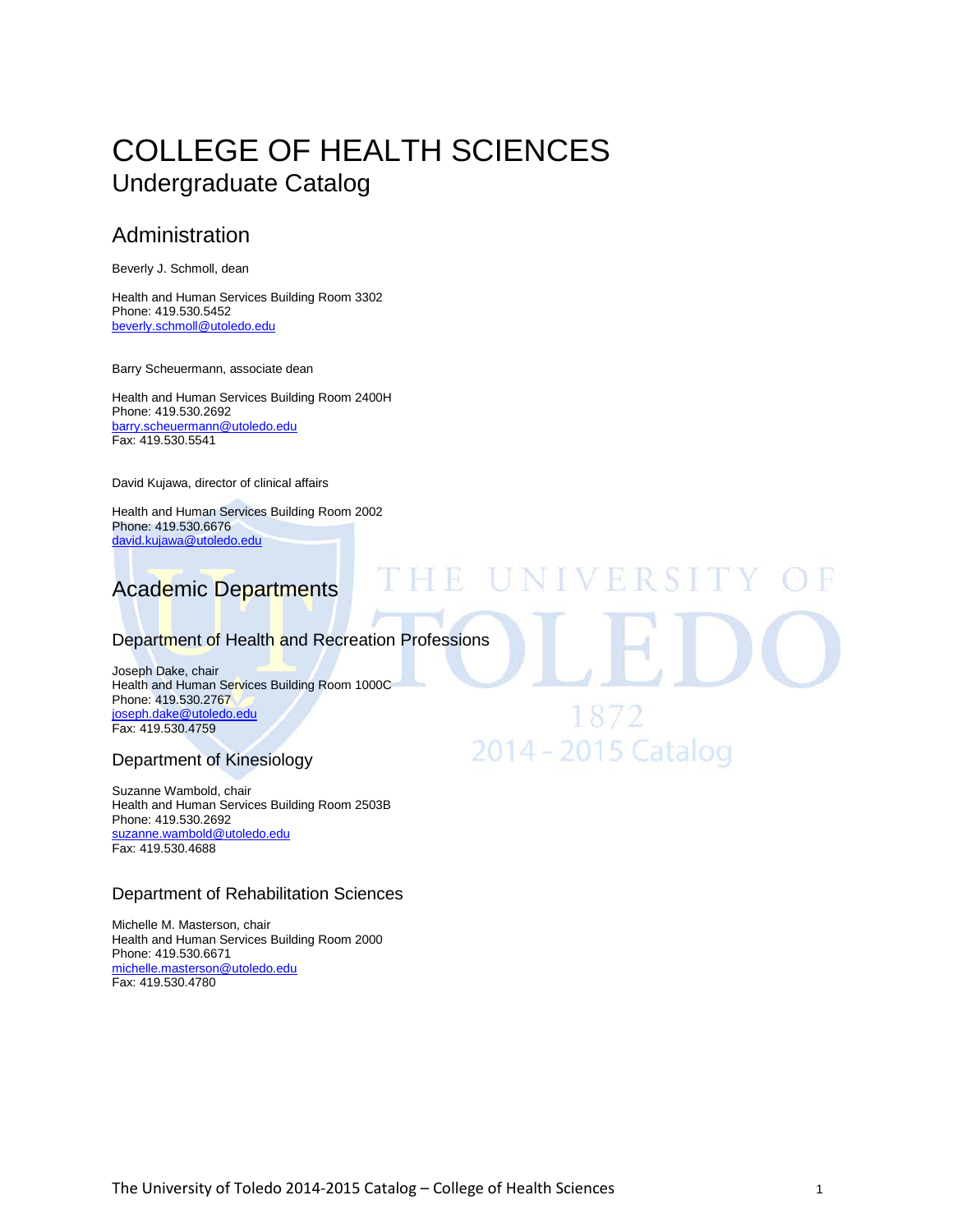# Academic Support Services

Office of Student Services Gillham Hall Room 3100 Phone: 419.530.2495

Tom York, director Gillham Hall Room 3100W Phone: 419.530.2495 [tom.york@utoledo.edu](mailto:tom.york@utoledo.edu)

Kristin Payne, academic adviser Gillham Hall Room 3100X Phone: 419.530.2495 [kristin.payne@utoledo.edu](mailto:sharon.periat@utoledo.edu)

Staci Sturdivant, academic adviser Gillham Hall Room 3100S Phone: 419.530.2495 [staci.sturdivant@utoledo.edu](mailto:staci.sturdivant@utoledo.edu)

Heather Tessler, academic adviser Gillham Hall Room 3100P Phone: 419.530.2495 [heather.tessler@utoledo.edu](mailto:heather.tessler@utoledo.edu)

# [COLLEGE OF H](http://utoledo.edu/education/)EALTH SCIENCES

# Degrees/Programs Offered THE

The college offers an array of bachelor's degrees and post-baccalaureate certificates.

The following undergraduate degrees, undergraduate minors or certificates are available:

#### **Athletic Training** (degree)

**Exercise Science** (degree or minor) The following concentrations are available: Human Performance and Fitness Promotion Pre-Med Pre-Occupational Therapy Pre-Physical Therapy Pre-Physician Assistant

# 2014 - 2015 Catalog

UNIVER

**Health Care Administration** (degree) **Health Information Administration** (degree or post baccalaureate certificate) **Public Health** (degree or minor) Pre-Med **Recreational Therapy** (degree) **Respiratory Care** (degree) **Speech Language Pathology** (degree)

# Admission Policies

To be admitted to the College of Health Sciences at The University of Toledo, direct-from-high-school students need a minimum cumulative high school grade point average (GPA) of 2.7 or ACT of 21.

Students not qualifying for admission to the College of Health Sciences will be admitted through The University of Toledo's the University College portal. Students who want to transfer into the College of Health Sciences must earn 12 hours of college-level work with a minimum cumulative GPA of 2.5 to enroll as a Health Sciences major.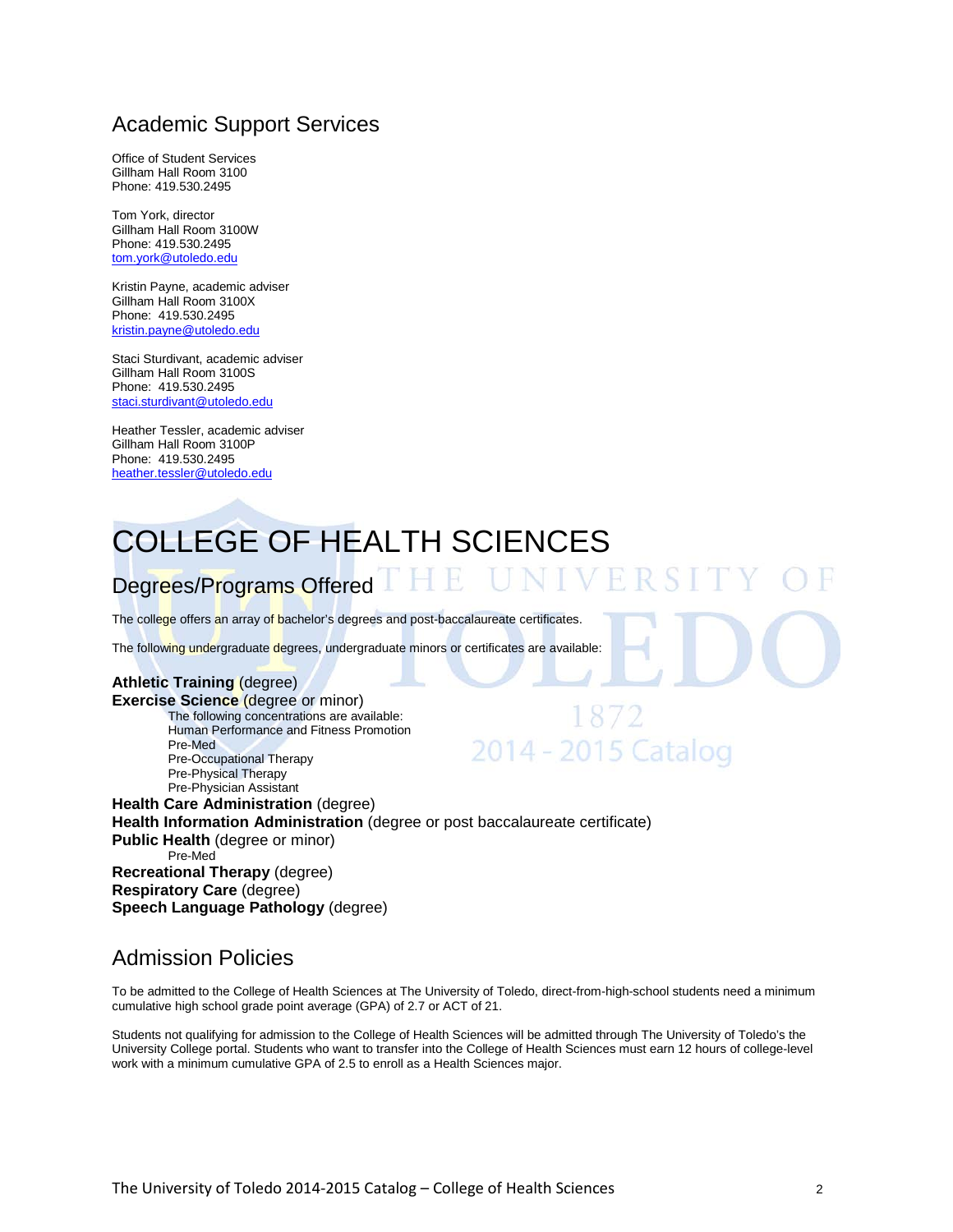#### Selective/Limited Admission

The following programs require an additional application for admission to their professional programs:

Athletic training Public health Recreational therapy Respiratory care

#### Requirements for Students with an Associate's Degree

Students holding associate's degrees from accredited colleges are encouraged to enroll in the College. Students may earn a bachelor's degree upon completion of two or more additional years of full-time study; see the adviser in the major to determine a plan of study. The following regulations apply:

- 1. Students must complete the equivalent of the specified University core.
- 2. In all baccalaureate programs, a minimum of 64 hours must be taken at the 2000 to 4000 levels; of these a minimum of 32 hours must be taken at the 3000 and 4000 levels. Coursework from other institutions is accepted at the level at which the course was taught at that institution.

#### Admission with Transfer Credit from Another Institution

Students with a gpa of 2.7 or above wishing to transfer into the College of Health Sciences must meet the minimum entrance requirements of The University of Toledo. After submission of official transcripts from all colleges/universities attended and acceptance by the College, transfer courses are evaluated. The evaluation process must be completed before the end of the first term of attendance.

# Readmission of Former Students HEUNIVERSI

Undergraduate students who discontinue course work for a period of at least one academic year (not including summer) must request readmission to the University. If students have taken any course work at another institution during the time they have been away from the University (other than transient status), they must complete a new application in the Office of Undergraduate Admission and meet transfer admission requirements.

**Students who have not taken course work for more than 12 months must comply with the college requirements at the time of readmission.**

#### Change of College

Students in good standing who wish to change from another college within The University of Toledo to the College of Health Sciences should make an appointment with a college adviser in the Office of Student Services to discuss the transfer and have academic records reviewed. All program requirements, including University core, must be fulfilled as specified in the catalog for the year in which the student enters the College. All undergraduate hours attempted and earned at the University of Toledo, as well as the GPA, will transfer.

#### Honors Program

The Honors Program in the College of Health Sciences provides opportunities for challenging and individualized study for undergraduate students of unusually high ability, motivation and initiative. For admission requirements, see Admission to the Honors College in the General Section of this catalog.

# **Academic Policies**

The College of Health Sciences adheres to all of The University of Toledo policies and procedures. Please refer to the General Section of this catalog for academic policies governing all students enrolled at the University. In any case where University, college, departmental and/or program policies conflict, the most stringent policy applies. Students should consult with their program for a complete list of all policies and procedures specifically related to their program.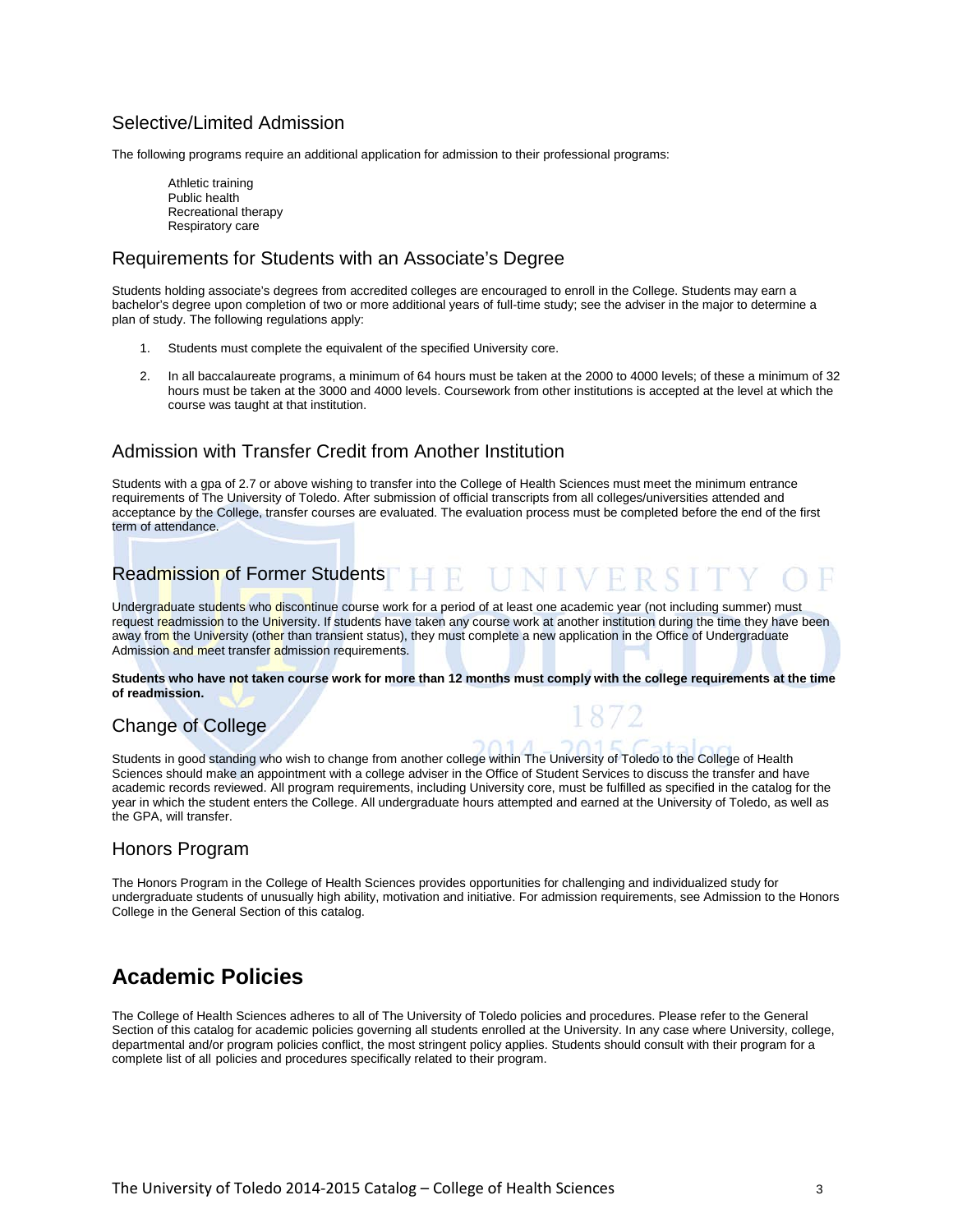#### Academic Advising

The Office of Student Services coordinates academic advising for the College of Health Sciences. The office's mission is to provide quality, timely and comprehensive student services that will enhance student success in achieving academic goals. Although the ultimate responsibility for making personal and educational decisions rests with the student, his/her potential for academic success can improve considerably through relationships with the college's advisers, who can provide assistance in identifying educational options and enhancing student potential.

Students in the College of Health Sciences are assigned academic advisers. Essential services provided by advisers include degree requirements, career opportunities, and interpretations of college and University policies and procedures. Advisors are located in Gillham Hall 3100.

#### GPA Recalculation for Repeated Courses

Student who have retaken a course and earned a higher grade may petition to have the first grade excluded from grade point average. Credit will only be awarded once for repeated courses. If a grade has been deleted that grade will not be used in determining the UT grade point average. However, all grades, including those for repeated courses, will be included in the determination of eligibility for graduation honors, fellowships, or other distinctions awarded on the basis of GPA. No more than a total of 12 semester hours of course work will be deleted. Students who have had their GPAs recomputed under the Academic Forgiveness Policy are not eligible for grade deletions. Specific programs within the college may have more rigorous requirements for grade deletions of major or related courses.

#### Withdrawal Policy (W Grades)

The number of credit hours of W is limited to 22 hours for all undergraduate students in degree programs in the College of Health Sciences. Once a student has accumulated 22 hours of W, further withdrawals will be counted as F's in computation of the student's GPA for the purposes of probation or suspension. In addition, students risk the loss of financial aid if they accumulate excessive hours of W.

#### Academic Probation and Suspension - 141

Students with a cumulative GPA of less than 2.0 are automatically placed on probation until a cumulative GPA of 2.0 is achieved. While on probation, it is recommended students enroll for 12 or fewer credit hours. Students on probation must see an adviser.

Academic suspension means the student is prohibited from registering at The University of Toledo for a period of at least one semester. A student is subject to academic suspension if his or her GPA continues to fall below the minimum of 2.0 or if he or she fails to make sufficient progress toward attainment of the degree by accumulating excess W grades. Students may remove Incompletes while under suspension. Refer to th[e UT Policy web](http://utoledo.edu/policies/) site for additional information on academic suspension.

#### **Dismissal**

Dismissed students are not eligible for readmission to the College of Health Sciences. A student may be dismissed for:

- Failing to meet the conditions of readmission after suspension from the College of Health Sciences.
- Demonstrating patterns of behavior that are inappropriate for students preparing for professional roles or for failing to meet the morals standard as defined by the state of Ohio.

Regulations for probation, suspension and dismissal apply to both full-time and part-time students. In all matters, the dean's decision is final.

#### Academic Honesty

Refer to th[e UT Policy web](http://utoledo.edu/policies/) site for further information on Academic Honesty.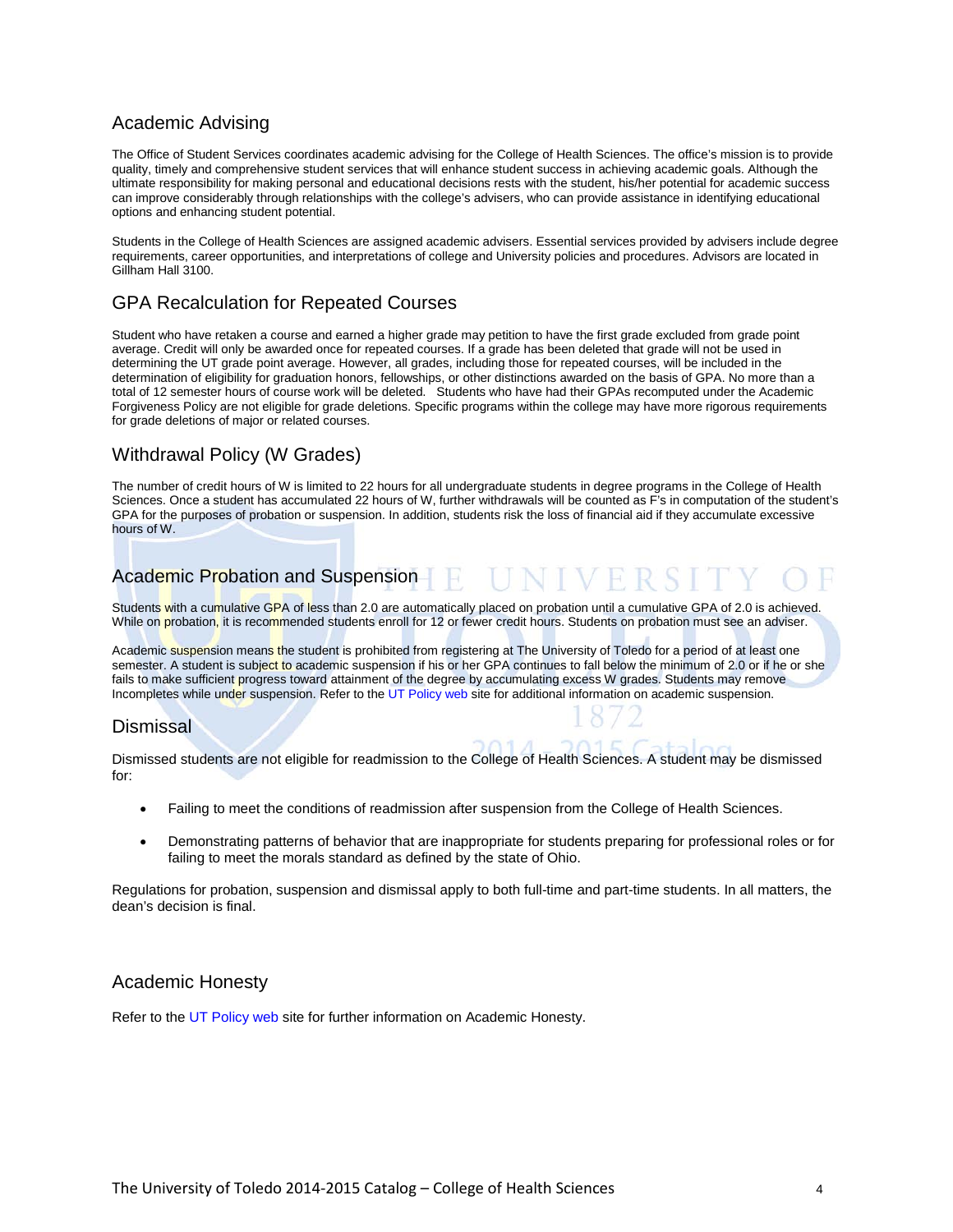#### Academic Grievance

Students have the responsibility and right to call to the attention of a professor any course grade believed to be in error. The college grievance procedure must be initiated within 60 days of the posting of the final grade. Academic grievances must follow the procedure described below:

- The student meets with the professor to attempt to resolve the problem.
- If meeting with the professor does not resolve the problem, the student must discuss the problem with the department chair of the faculty member who issued the grade. The chair attempts to resolve the problem, but may not unilaterally change the grade.
- If meeting with the chair does not resolve the issue, the student will forward the appeal to the associate dean for academic affairs of the College of Health Sciences.
- The college's Petition for Academic Grievance should be used for this purpose. The student must state the reasons for the appeal and the desired outcome. The student must meet with the associate dean to review and discuss the problem. The associate dean will attempt to resolve the problem by meeting with the appropriate faculty member, but may not unilaterally change the grade.
- If the student wishes to continue the appeal, he/she must forward the appropriate information relative to the problem to the Student Grievance Council. Information on this process may be found in The University of Toledo Student Handbook. Note: If the grievance occurs during the fall or summer semester, a grievance petition must be filed with the chair of the Student Grievance Council no later than the last day of classes in the next semester. If the grievance occurs during the spring semester, the grievance petition must be filed with the chair of the Student Grievance Council no later than the last day of classes in the final summer session.

### Student Responsibilities

Students are responsible to complete the following:

- All first-year students must see an adviser each semester; all College of Health Sciences students are strongly encouraged to see a faculty or academic adviser at least once a year.
- Readmit students are responsible for degree requirements in effect at the time of readmission.
- Students are responsible for fulfilling all degree requirements.
- Students are encouraged to meet with their academic advisers as needed for assistance.
- Students must contact the Office of Student Services to schedule an advising appointment.

# 2014 - 2015 Catalog

HE UNIVERSIT

# **Degree Requirements**

Students in baccalaureate programs must complete a minimum of 124 hours of course work and have the proper number of credit hours as outlined in their program of study. In all baccalaureate programs, a minimum of 64 hours must be taken at the 2000 levels or above; of these, a minimum of 32 hours must be taken at the 3000 and 4000 levels.

#### College Requirements

The College of Health Sciences is committed to the health and wellbeing of our students and the public. Consequently, all College of Health Sciences students majoring in programs that require contact with patients or clients must provide verification of appropriate immunizations and exemplify ethical practice during their academic careers at The University of Toledo. The requirements for each major are specified under the respective programs.

#### University Core Curriculum

Students earning bachelor's or associate's degrees in all University colleges and programs are required to complete the University Core Curriculum. Those courses are distributed in the areas of English composition, mathematics, humanities/fine arts, social sciences, natural sciences and multicultural studies (see the General Section of this catalog for details). Some colleges and programs require courses in these areas over and above those required to fulfill University core requirements. The student's academic department or college office should be contacted for specific details.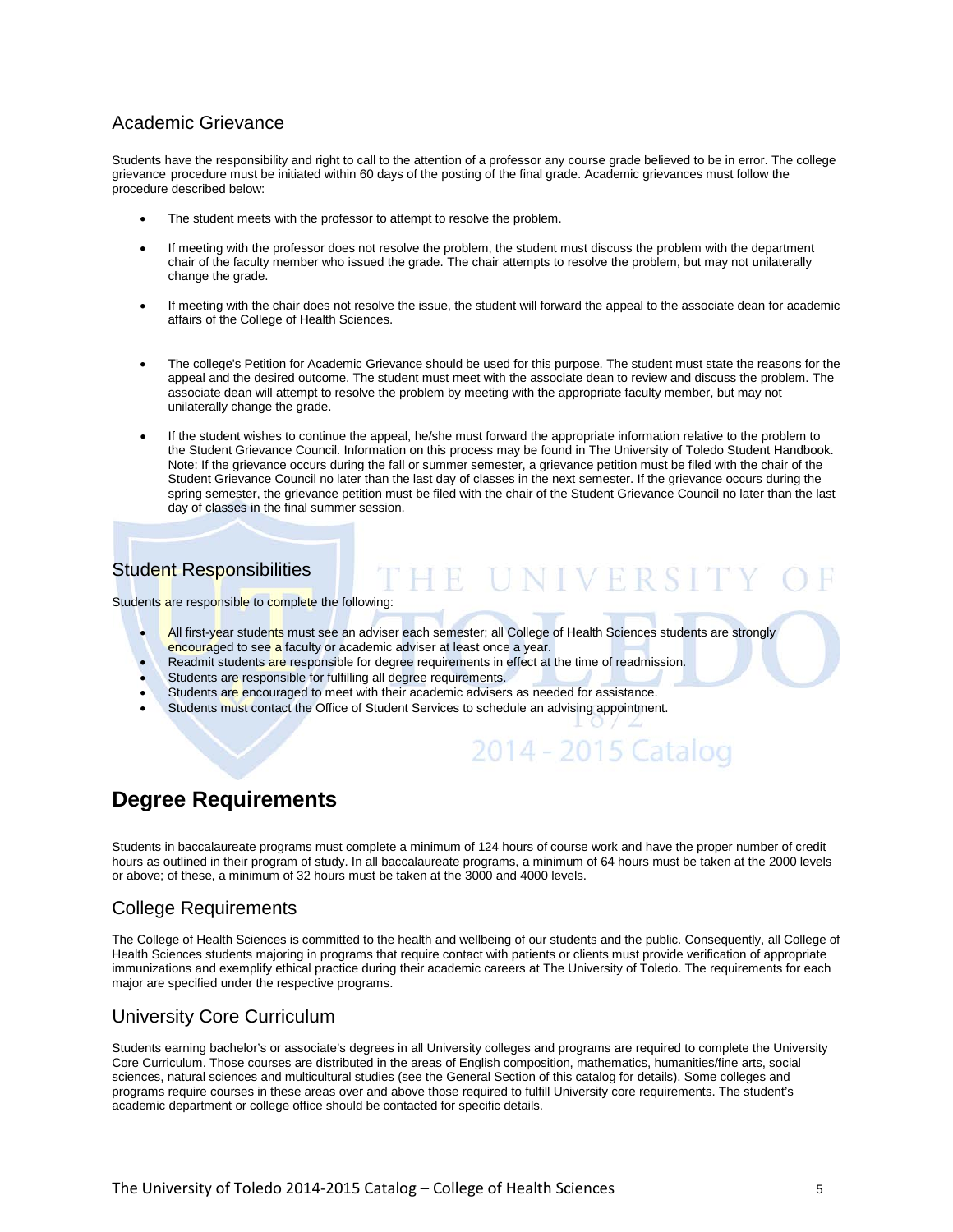#### Residence Requirement

Students transferring from other institutions must earn at least 32 credit hours in the College of Health Sciences at The University of Toledo to be eligible for.

Full-time students transferring into Health Sciences must complete at least the final semester and 25 percent of their program of study in residence within the college. Part-time students must complete the last 12 credit hours and 25 percent of the program of study within the college.

#### Application for Graduation

See the Office of the Registrar web site for additional information.

### **Department of Health and Recreation Professions**

#### Degree Programs

Health Care Administration Health Information Administration Public Health Pre-Med Recreation Therapy

#### Health Care Administration Requirements

The health care administration program provides students with knowledge and skills to act as health-care administrators in a variety of settings, such as hospitals, long-term care and outpatient facilities, physician offices, and public health agencies. This interdisciplinary program introduces students to managerial concepts and related skills. The health-care core courses enhance students' knowledge in a variety of related subjects, including current health issues, legislation affecting health care, and management theories and decision making, all of which are important in health care administration.

The health care administration program includes an internship to provide students the opportunity to apply educational achievements in a health care setting. Students will be exposed to health care administration operations through project-based work. Project opportunities will vary and reflect both the participant's learning goals and the needs of the health care organization.

To be considered for the internship, students must meet all academic requirements, provide their own transportation to the health care organization, and complete immunizations required by the health care organization.

#### Health Care Administration Internship

The healthcare administration internship is a program designed to provide students with an opportunity to apply educational achievements in a health care setting. Students will be exposed to health care administration operations through project-based work. Project opportunities will vary and reflect both the participant's learning goals and the needs of the health care organization.

To be considered for the internship, students need to:

- Have declared Health Care Administration as their major at least one semester before beginning the internship
- Complete at least 12 credit hours in Health Care Administration required courses with a minimum grade of "C" in each course
- Have a current overall grade point average of at least 2.50
- Apply to the Health Care Administration internship prior to their last semester before graduating
- Complete the Health Care Administration application three months prior to the semester starting
- Provide resume to Health Care Administration faculty
- Interview with Health Care Administration faculty and health care organization
- Be able to provide their own transportation to the health care organization
- Attend health care organization's orientation
- Complete required immunizations from the health care organization
- Obtain security badge form health care organization
- Have approval from Health Care Administration faculty to complete internship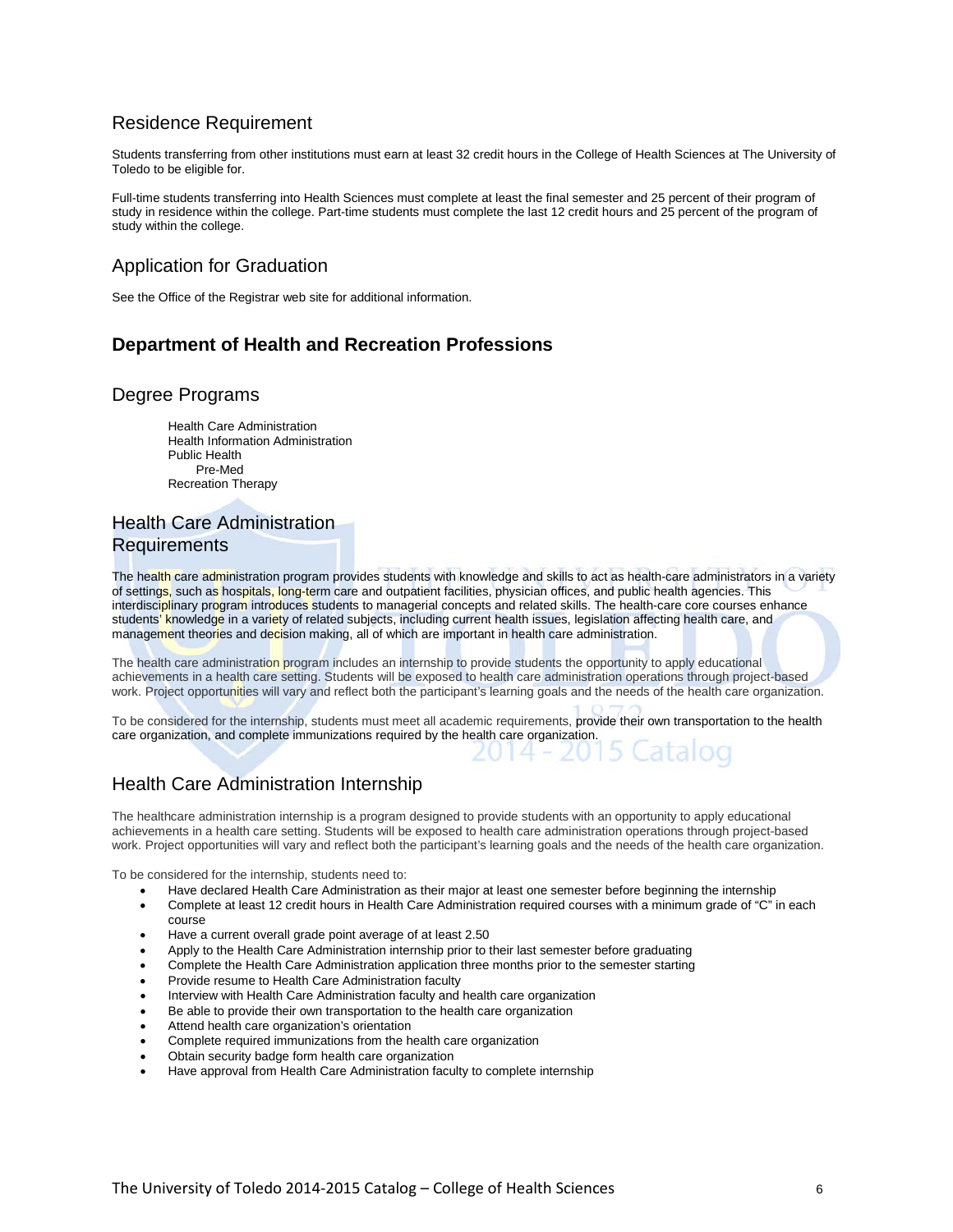## Bachelor of Science in Health Care Administration Degree Requirements

Below is a sample curriculum for the Bachelor of Science in Health Care Administration. Sample curriculum is subject to change. Please consult the department for up-to-date information.

|                   | <b>Fall Semester</b>                                                                                                                                                                                                           |                             | <b>Spring Semester</b>                                                                                                                                                                                 |                        |
|-------------------|--------------------------------------------------------------------------------------------------------------------------------------------------------------------------------------------------------------------------------|-----------------------------|--------------------------------------------------------------------------------------------------------------------------------------------------------------------------------------------------------|------------------------|
| Year 1            | ENGL 1110 or 1110 College Composition I<br>ECON 1200 Principles of Microeconomics<br>MATH 1260 Mod. Bus. Mathematics I<br>BUAD 1020 Micro-Comp. Applications<br>Humanities/Fine Arts Flective<br>HHS 1000 Freshman Orientation | 3<br>3<br>3<br>3<br>3<br>1  | <b>ENGL 2960 Organizational Report Writing</b><br><b>ECON 1150 Principles of Macroeconomics</b><br><b>HEAL 1800 Medical Terminology</b><br>PSY 1010 Principles of Psychology<br>Multicultural Flective | 3<br>3<br>3<br>3<br>3  |
|                   | <b>Total Hours</b>                                                                                                                                                                                                             | 16                          | <b>Total Hours</b>                                                                                                                                                                                     | 15                     |
| Year <sub>2</sub> | BUAD 2040 Fin Accounting Info<br>KINE 2560 Anatomy & Physiology I<br>HEAL 2800 Principles of Nutrition<br><b>Multicultural Elective</b><br><b>Program Elective</b>                                                             | 3<br>3<br>3<br>3<br>3       | BUAD 2050 Acct. for Bus. Decision Making<br>KINE 2570 Anatomy & Physiology II<br>HCAR 3000 Into to Health Care Administration<br>PSY 2200 Abnormal Psychology<br><b>General Elective</b>               | 3<br>3<br>3<br>3<br>4  |
|                   | <b>Total Hours</b>                                                                                                                                                                                                             | 15                          | <b>Total Hours</b>                                                                                                                                                                                     | 16                     |
| Year <sub>3</sub> | BUAD 3030 Mang & Behavioral Process<br>BUAD 2060 Data Analysis for Business<br>or MATH 2630 Stats for Bus & Econ<br>Natural Science Elective<br><b>HCAR 4500 Health Care Informatics</b><br>Humanities/Fine Arts Elective      | 3<br>3<br>3<br>4<br>3       | BUAD 3010 Principles of Marketing<br>PHIL 3370 Medical Ethics<br>HCAR 4360 Quality Improve in Health Care<br>HURM 3220 Human Resource Mgmt<br>Program Elective                                         | 3<br>3<br>3<br>3<br>3  |
|                   | <b>Total Hours</b>                                                                                                                                                                                                             | 16                          | <b>Total Hours</b>                                                                                                                                                                                     | 15                     |
| Year <sub>4</sub> | HCAR 4510 Medical & Legal Aspects of HC<br><b>HCAR 4550 Health Care Finance</b><br>HIM 3200 Health Care Resources, Payers<br>HURM 3630 Conflict Res & Negotiations<br><b>General Elective</b><br><b>Total Hours</b>            | 3<br>3<br>3<br>3<br>3<br>15 | HCAR 4530 Problem Solving in HC Environment<br>HCAR 4540 Internship in Health Management<br><b>General Elective</b><br><b>Program Elective</b><br><b>Total Hours</b>                                   | 4<br>3<br>3<br>6<br>16 |
|                   |                                                                                                                                                                                                                                |                             |                                                                                                                                                                                                        |                        |

Long Term Care Concentration is available. See adviser for proper program elective selection.

# Bachelor of Science in Health Care Administration 2+2 Degree Requirements

Applied Health Care Concentration (2+2-year program)

Below is a sample curriculum for the Bachelor of Science in Health Care Administration (2+2 program). Sample curriculum is subject to change. Please consult the department for up-to-date information.

|        | <b>Fall Semester</b>                                                                                                                                                                                                                                      |                       | <b>Spring Semester</b>                                                                                                                                                                                                   |                             |
|--------|-----------------------------------------------------------------------------------------------------------------------------------------------------------------------------------------------------------------------------------------------------------|-----------------------|--------------------------------------------------------------------------------------------------------------------------------------------------------------------------------------------------------------------------|-----------------------------|
| Year 3 | <b>ENGL 2960 Organizational Report Writing</b><br>ECON 1200 Principles of Microeconomics<br>HCAR 4510 Medical/Legal Aspect of Heal Care<br>BUAD 2040 Financial Accounting Info<br>MATH 1260 or MATH 1180                                                  | 3<br>3<br>3<br>3<br>3 | HCAR 4500 Health Care Info Systems<br>ECON 1150 Principles of Macroeconomics<br>HCAR 4360 Quality Improve in Health Care<br>BUAD 3030 Managerial and Behavioral Process<br>HCAR 3000 Intro to Health Care Administration | 3<br>3<br>3<br>3            |
|        | Total Hours                                                                                                                                                                                                                                               | 15                    | <b>Total Hours</b>                                                                                                                                                                                                       | 16                          |
| Year 4 | HCAR 4530 Problem Solving in Health Care<br>HURM 3220 Intro to Human Res Management<br>BUAD 3010 Principles of Marketing<br>MATH 2600 Statistics, BUAD 2060 Data<br>Analysis for Bus or HEAL 4800 Public Health 7<br><b>Res Stats</b><br>Program Elective | 4<br>3<br>3<br>3<br>3 | <b>HCAR 4550 Health Care Finance</b><br>HCAR 4540 Internship in Health Management<br>PHIL 3370 Medical Ethics<br>Program Elective(s)                                                                                     | 3<br>3<br>3<br>$3-6$<br>12- |
|        | Total Hours                                                                                                                                                                                                                                               | 16                    | Total Hours                                                                                                                                                                                                              |                             |

University Core Curriculum requirements must be met. Electives available include HIM 3200 Healthcare Resources, Payers and Consumers – 3 hours.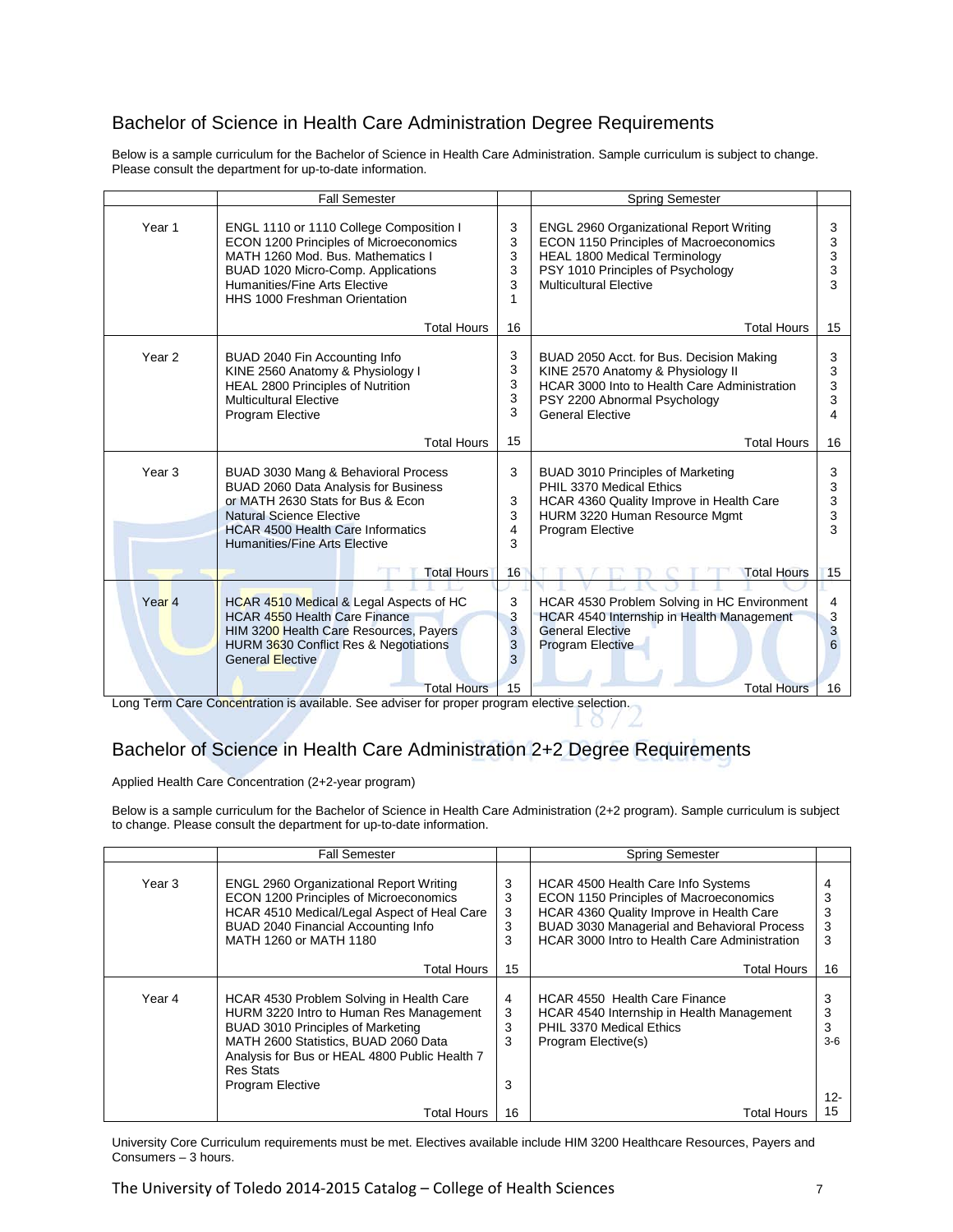### Bachelor of Science in Health Information Administration

The curriculum of the Bachelor of Science degree in health information administration (HIA) can be completed online. It encompasses a broad range of disciplines, including medicine, health, business, informatics and information management. Graduates serve in a variety of health-care managerial and administrative roles, including planning, organizing, controlling and evaluating health information systems; applying legal principles, policies, regulations and standards and analyzing their impact on risk management; and supervising personnel in various health-care settings. Health information managers are responsible for health records and must assure adequate documentation for accurate classifying and indexing of diagnoses, treatments and procedures for the purpose of planning, and reimbursement. Health information administrators are responsible for planning, engineering, workflow applications, research, reporting and policy administration.

The Health Information Administration program is accredited by the Commission on Accreditation for Health Informatics and Information Management Education (CAHIIM) with the Commission on Accreditation. Graduates of the HIA program at The University of Toledo are eligible to sit for the certification examination. The American Health Information Management Association (AHIMA) grants successful examination candidates recognition as Registered Health Information Administrators (RHIA).

#### Requirements

Professional practice experience (PPE) is an integral part of the health administration curriculum. The PPE is project oriented with students acting as Project Managers, creating a proposal letter and project forms, deliverable(s), presentation, survey and follow up analysis. Sites and projects vary by location. Students are required to meet all site requirements including immunizations and background checks. Students must provide their own transportation to the site.

# Bachelor of Sciences in Health Information Degree Requirements

Students should follow and complete the degree requirements. Below is a sample curriculum for the Bachelor of Science in Health Information Administration. Sample curriculum is subject to change. Please consult the department for up-to-date information.

-13

|                   | <b>Fall Semester</b>                                                                                                                                                                                                                                              |                                    | <b>Spring Semester</b>                                                                                                                                                                                                                                          |                             |
|-------------------|-------------------------------------------------------------------------------------------------------------------------------------------------------------------------------------------------------------------------------------------------------------------|------------------------------------|-----------------------------------------------------------------------------------------------------------------------------------------------------------------------------------------------------------------------------------------------------------------|-----------------------------|
| Year <sub>1</sub> | ENGL 1110 or 1110 College Composition I<br><b>HEAL 1800 Medical Terminology</b><br>BUAD 1020 Microcomputer Applications or<br>CMPT 1100 Computer Info Systems<br>KINE 2560 Anatomy and Physiology I<br><b>HHS 1000 Freshman Orientation</b><br><b>Total Hours</b> | 3<br>3<br>3<br>3<br>1<br>13        | KINE 2570 Human Anatomy & Physiology II<br>MATH 1180 Mathematics for Liberal Arts<br>BMGT 1540 Organizational Behavior or<br>BUAD 2030 Leadership and Org Sur Skills<br><b>Social Science Elective</b><br><b>Natural Science Elective</b><br><b>Total Hours</b> | 3<br>3<br>3<br>3<br>3<br>15 |
| Year <sub>2</sub> | <b>ENGL 2950 Science &amp; Technical Report or</b><br><b>ENGL 2960 Organizational Report Writing</b><br>KINE 2580 Human Pathophysiology<br>Social Science Elective<br>Humanities/Fine Arts Elective<br><b>Multicultural Elective</b>                              | 3<br>3<br>3<br>3<br>3              | HIM 2210 Med Linguistics in Ancillary Services<br>MATH 2600 Intro to Statistics<br>BMGT 2020 Human Resource Mgmt.<br>ACTG 2310 Cost Accounting in HR<br><b>Multicultural Elective</b>                                                                           | 3<br>3<br>3<br>3<br>3       |
|                   | <b>Total Hours</b>                                                                                                                                                                                                                                                | 15                                 | <b>Total Hours</b>                                                                                                                                                                                                                                              | 15                          |
| Year <sub>3</sub> | HIM 2200 HC Res, Payers & Consumer<br>HIM 2310 Acute Care Clinical Class Systems<br>HIM 2230 HC Documentation Req<br>HIM 3940 Healthcare Content and Record<br>HIM 2260 Legal Issues                                                                              | 3<br>3<br>3<br>4<br>$\mathfrak{p}$ | HIM 2320 Ambulatory Clinical Classification<br>HIM 3240 Health Info Admin Practices<br>HCAR 4360 Quality Improvement - Health Care<br><b>Upper Division Program Support Course</b><br>Humanities/Fine Arts Elective                                             | 3<br>4<br>3<br>3<br>3       |
|                   | <b>Total Hours</b>                                                                                                                                                                                                                                                | 15                                 | <b>Total Hours</b>                                                                                                                                                                                                                                              | 16                          |
| Year 4            | HIM 2350 Reimbursement Methodologies<br>HIM 4210 Healthcare Stats, Registr, Resch<br>HIM 4220 Project Management in HC<br>HIM 4230 Compliance & Ethical Issues<br><b>Upper Division Program Support Course</b><br>Elective (foreign language recommended)         | 2<br>4<br>3<br>3<br>3<br>3         | HIM 4910 Integrative Capstone Experience<br><b>HIM 4940 Professional Practice</b><br><b>HCAR 4500 Health Care Informatics</b><br><b>Upper Division Program Support Course</b><br>Elective (foreign language recommended)                                        | 3<br>4<br>4<br>3<br>3       |
|                   | <b>Total Hours</b>                                                                                                                                                                                                                                                | 18                                 | <b>Total Hours</b>                                                                                                                                                                                                                                              | 17                          |

Graduation requires 123-125 semester hours. Students must complete at least 64 hours at the 2000 course level or above. Students must complete at least 32 hours at the 3000-4000 course level. See department for program support course selection.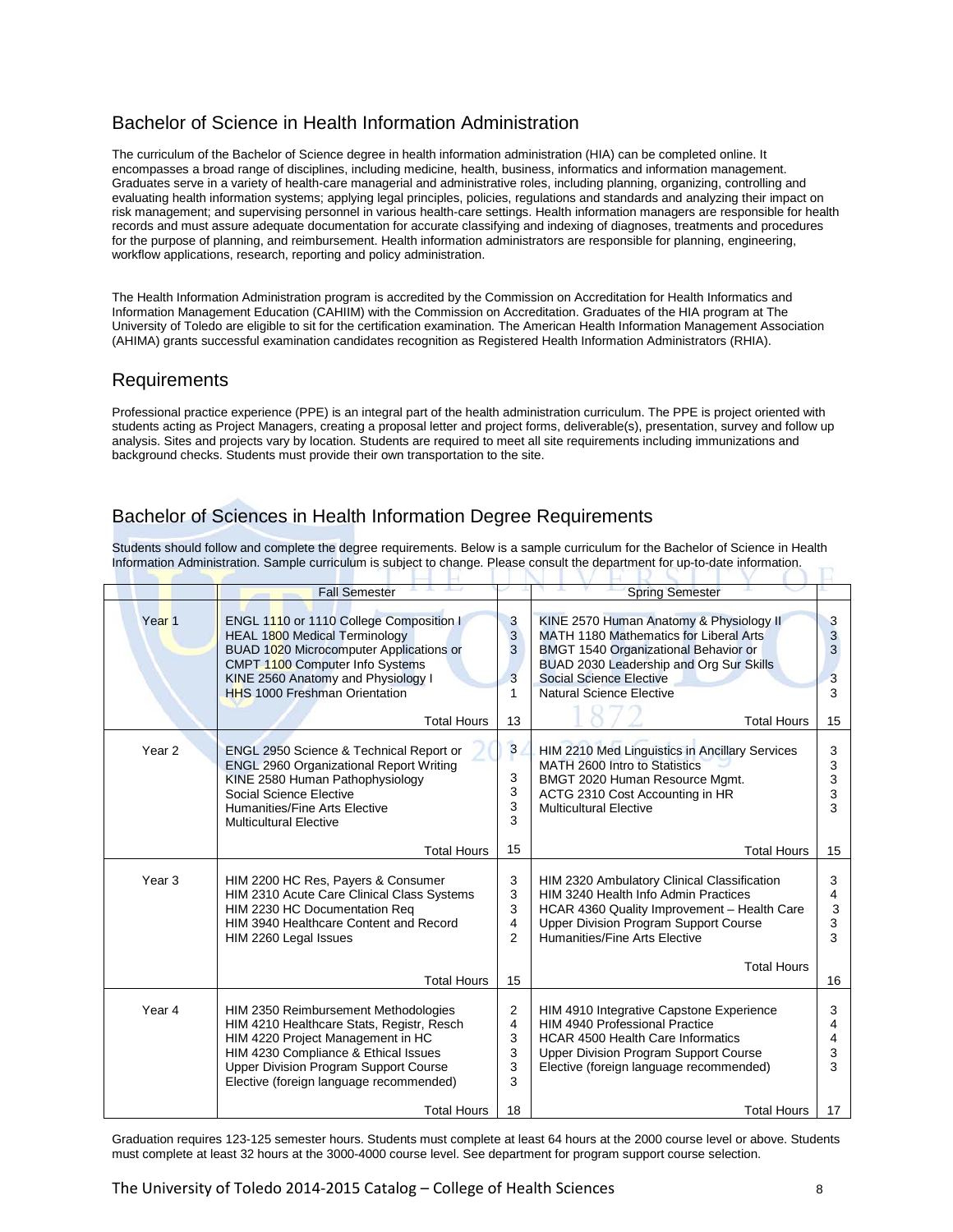# Post Baccalaureate Certificate in Health Information Administration

#### Degree Requirements

The post-baccalaureate certification in health information administration program requires a total of 35 credits as listed on the CHIA program of study including a practical experience. Prerequisites are required for four of the HIM courses. HIM 2210 Medical Linguistics requires a prerequisite of a medical terminology course; and HIM 4210 Statistics, Registries and Research requires a statistical math course, HIM 2310 requires a prerequisite of anatomy and physiology (I & II) pathophysiology courses, and HIM 2320 requires a prerequisite of anatomy and physiology (I & II) courses. Students may choose to take these prerequisites at UT or transfer equivalent course credit from another accredited college/university. Students must complete 25% of the program hours and the last 12 hours at the University of Toledo.

Students should follow and complete the post baccalaureate certificate requirements. Below is a sample curriculum. Sample curriculum is subject to change. Please consult the department for up-to-date information.

|        | <b>Fall Semester</b>                                                                                                                                                                         |                       | Spring Semester                                                                                                                                                                            |                       | Summer Sem                                                 |
|--------|----------------------------------------------------------------------------------------------------------------------------------------------------------------------------------------------|-----------------------|--------------------------------------------------------------------------------------------------------------------------------------------------------------------------------------------|-----------------------|------------------------------------------------------------|
| Year 1 | HIM 2210 Medical Ling in Ancillary Ser<br>HIM 2230 Health Care Documentation<br>HIM 2260 Legal Iss in HC<br>HIM 2310 Acute Care Clinical Classif<br><b>HCAR 4500 Health Care Informatics</b> | 3<br>3<br>っ<br>3<br>4 | HIM 2320 Ambulatory Care Clinical<br>HIM 2350 Reimbursement Methodol<br>HIM 3240 Health Information Admin<br>HIM 4210 Healthcare Statistics, Regis<br>HIM 4230 Compliance & Ethical Issues | 3<br>2<br>4<br>4<br>3 | HIM 4940<br>Professional<br>Prac Exp II<br>(Total Hours 4) |
|        | Total Hours                                                                                                                                                                                  | 15                    | <b>Total Hours</b>                                                                                                                                                                         | 16                    |                                                            |

Students without a strong history in health care should consider taking HIM 2200-995 Healthcare Resources, Payers and Consumers as an elective and introductory course into the field. Additionally, anatomy and physiology and pathophysiology are beneficial to those without a strong science background.

Students lacking business or computer information management courses in their backgrounds should consider taking any of the following electives to improve your business and IT management knowledge level.

- ACTG 2310-995 Financial Management in Healthcare
- CNET 2150-995 Hardware Architecture and Management

CMPT 1420-995 Database Management Systems Applications

- CMPT 1410-995 Electronic Spreadsheet Applications
- CMPT 2460-995 Advanced Electronic Spreadsheet Applications (CMPT 1410 prerequisite)
- BUAD 3030-995 Managerial and Behavior Processes in Organizations

HCAR 4360-995 Quality Improvement in Healthcare

# Bachelor of Science in Public Health

The public health program is designed to prepare students to work in non-profit health organizations, in local, state and national government health agencies, or in worksite wellness. A public Health major and minor are available through this program. The mission of the undergraduate Public Health Program is to prepare students to use theory-driven approaches to promote health and prevent disease within specific populations. The program is reviewed and fully accredited by the SOPHE/AAHE Baccalaureate Approval Committee (SABPAC).

Public health field is growing increasingly competitive. To enroll in the core requirement courses, including the sophomore level practicum and 400-hour senior internship, at least a 2.7 GPA is required. Because of the strong engagement with the community, students are held to a high level of professionalism. Students are expected to perform with excellence in the classroom; act with a high level of professionalism in all areas; join and actively participate in our student organization (Eta Sigma Gamma); attend local, state, and/or regional professional conferences; get involved in research with faculty members; and participate in community service.

#### Bachelor of Science in Public Health – Degree Requirements

Students should follow and complete the degree requirements as displayed in the public health program of study chart found on the Bachelor of Science in Public Health website.

Below is a sample curriculum for the Bachelor of Science in Public Health. Sample curriculum is subject to change. Please consult the department for up-to-date information.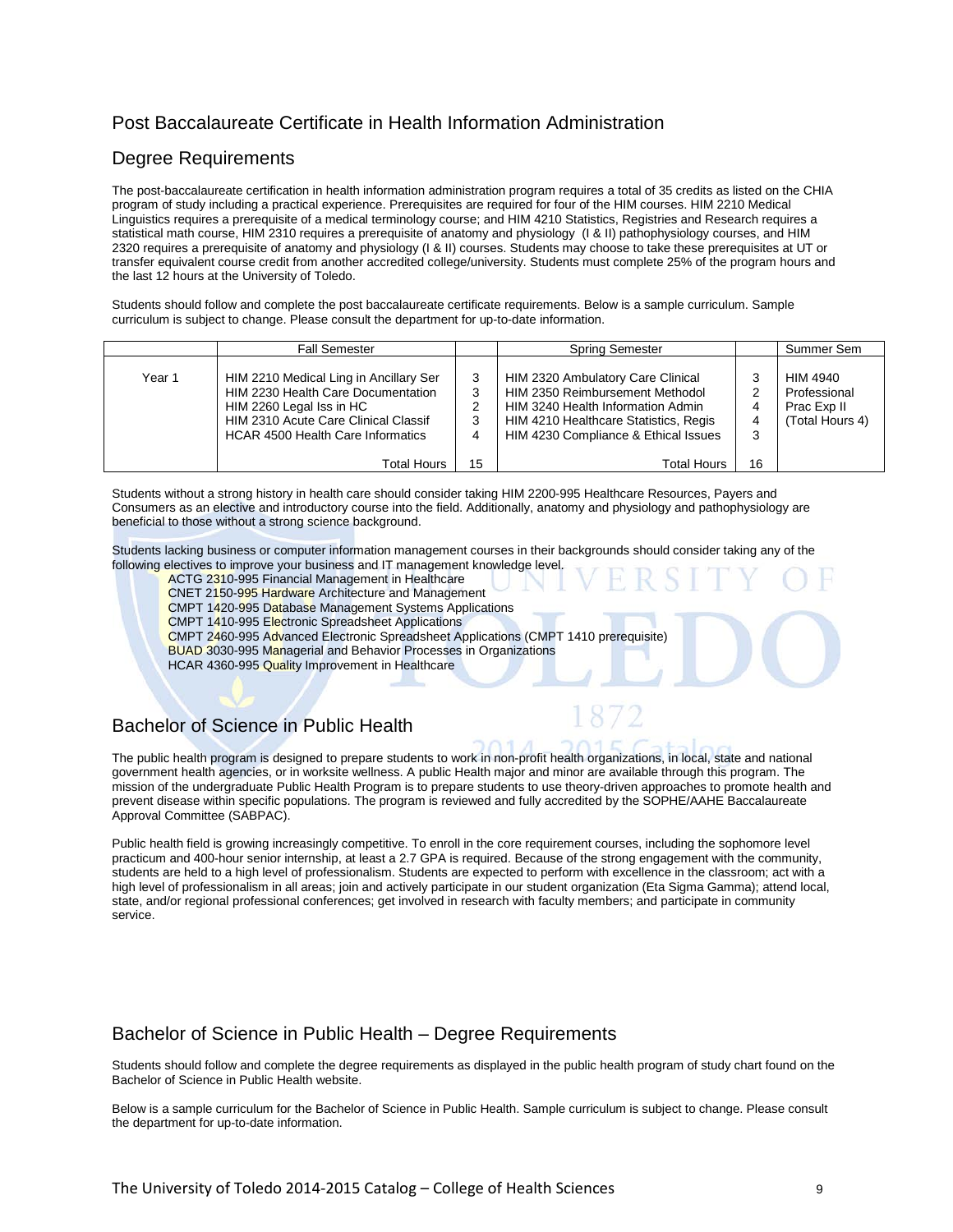|                   | <b>Fall Semester</b>                                                                                                                                                                                                        |                             | <b>Spring Semester</b>                                                                                                                                                                                                    |                                         |
|-------------------|-----------------------------------------------------------------------------------------------------------------------------------------------------------------------------------------------------------------------------|-----------------------------|---------------------------------------------------------------------------------------------------------------------------------------------------------------------------------------------------------------------------|-----------------------------------------|
| Year 1            | ENGL 1110 or 1110 College Composition I<br>HEAL 2000 Foundations for Health Ed<br>MATH 1180 Mathematics for Liberal Arts<br><b>Multicultural Elective</b><br>Humanities/Fine Arts Elective<br>HHS 1000 Freshman Orientation | 3<br>3<br>3<br>3<br>3<br>1  | <b>ENGL 2950 Science Technical Report Writing</b><br>CHEM 1120 Chemistry for Health Sciences<br><b>BIOL 2150 Fundamentals of Life Sciences</b><br>BIOL 2160 Fundamentals of Life Sciences Lab<br>SOC 1750 Social Problems | 3<br>4<br>4<br>3                        |
|                   | <b>Total Hours</b>                                                                                                                                                                                                          | 16                          | <b>Total Hours</b>                                                                                                                                                                                                        | 15                                      |
| Year <sub>2</sub> | KINE 2510 Human Anatomy<br>KINE 2520 Human Anatomy Lab<br>HEAL 2750 Intro to Epidemiology<br>HEAL 2700 Public Health<br>Skills/Comm Health Elective<br>Humanities/Fine Arts Elective                                        | 3<br>1<br>3<br>3<br>3<br>3  | KINE 2530 Human Physiology<br>KINE 2540 Human Physiology Lab<br><b>HEAL 2400 General Safety</b><br>HEAL 2940 Practicum in Community Health<br><b>Multicultural Elective</b><br>Skills/Community Health Elective           | 3<br>3<br>3<br>4                        |
|                   | <b>Total Hours</b>                                                                                                                                                                                                          | 16                          | <b>Total Hours</b>                                                                                                                                                                                                        | 15                                      |
| Year <sub>3</sub> | HEAL 3000 Global Health<br><b>HEAL 3500 Environmental Health</b><br>KINE 3520 Applied Exercise Physiology<br>KINE 3530 Applied Exercise Physiology Lab<br>Social Science Core Elective<br>Elective                          | 3<br>3<br>3<br>1<br>3<br>3  | HEAL 3600 Prev/Control of Disease<br><b>HEAL 4100 Health Behavior</b><br><b>HEAL 4800 Public Health Research /Stats</b><br>KINE 3730 Fitness Assessment/Program<br>Skills/Comm Health Elective<br><b>Health Elective</b>  | 3<br>3<br>3<br>$\overline{2}$<br>3<br>3 |
|                   | <b>Total Hours</b>                                                                                                                                                                                                          | 16                          | <b>Total Hours</b>                                                                                                                                                                                                        | 17                                      |
| Year <sub>4</sub> | <b>HEAL 4200 Methods/Materials in Com Health</b><br><b>HEAL 4700 Nutritional Science</b><br><b>HEAL Health Elective</b><br>Social Science Support Elective<br>Elective<br><b>Total Hours</b>                                | 3<br>3<br>3<br>3<br>3<br>15 | <b>HEAL 4940 Senior Field Experience</b><br>KINE 2590 Micro and Infectious Disease<br>Social Science Support Elective<br><b>Total Hours</b>                                                                               | 9<br>3<br>3<br>15                       |

#### Bachelor of Science in Public Health – Pre-Med Major

Public Health: Pre-Med is a 124 credit hour track option within the existing Bachelors of Science in Public Health. This track meets all of the accreditation requirements though the core public health courses and includes a variety of other classes to supplement this core. The Pre-Med track is targeted toward those students who are interested in impacting the health and well-being of communities and want to build upon that with a medical degree after the completion of the bachelor's degree. This track provides several options upon completion of the degree: 1) meet all of the requirements for admission into most medical schools and also have additional coursework that will provide a strong foundation for a physician; 2) obtain a career in the field of public health education which the Bureau of Labor Statistics predicts to have a 21% growth by 2022; or 3) seek graduate education in a public health field.

DAL JE, I

Students should follow and complete the degree requirements as displayed in the program of study for the public health: pre-med track found on the Bachelor of Science in Public Health website.

Below is a sample curriculum for the Bachelor of Science in Public Health: Pre-Med Track. Sample curriculum is subject to change. Please consult the department for up-to-date information.

|        | <b>Fall Semester</b>                                                                                                                                                                                                    |        | <b>Spring Semester</b>                                                                                                                                                                          |    |
|--------|-------------------------------------------------------------------------------------------------------------------------------------------------------------------------------------------------------------------------|--------|-------------------------------------------------------------------------------------------------------------------------------------------------------------------------------------------------|----|
| Year 1 | HHS 1000 CHHS Orientation<br>BIOL 2150 Fund of Life Science<br>BIOL 2160 Fund of Life Science Lab<br>CHEM 1230 General Chemistry I<br>CHEM 1280 General Chemistry I Lab<br><b>ENGL 1100 Composition I with Workshop</b> | 4<br>3 | BIOL 2170 Fund of Life Science II<br>BIOL 2180 Fund of Life Science II Lab<br>CHEM 1240 General Chemistry II<br>CHEM 1290 General Chemistry II Lab<br>ENGL 2950 Scientific/Tech. Report Writing |    |
|        | <b>Total Hours</b>                                                                                                                                                                                                      | 14     | Total Hours                                                                                                                                                                                     | 13 |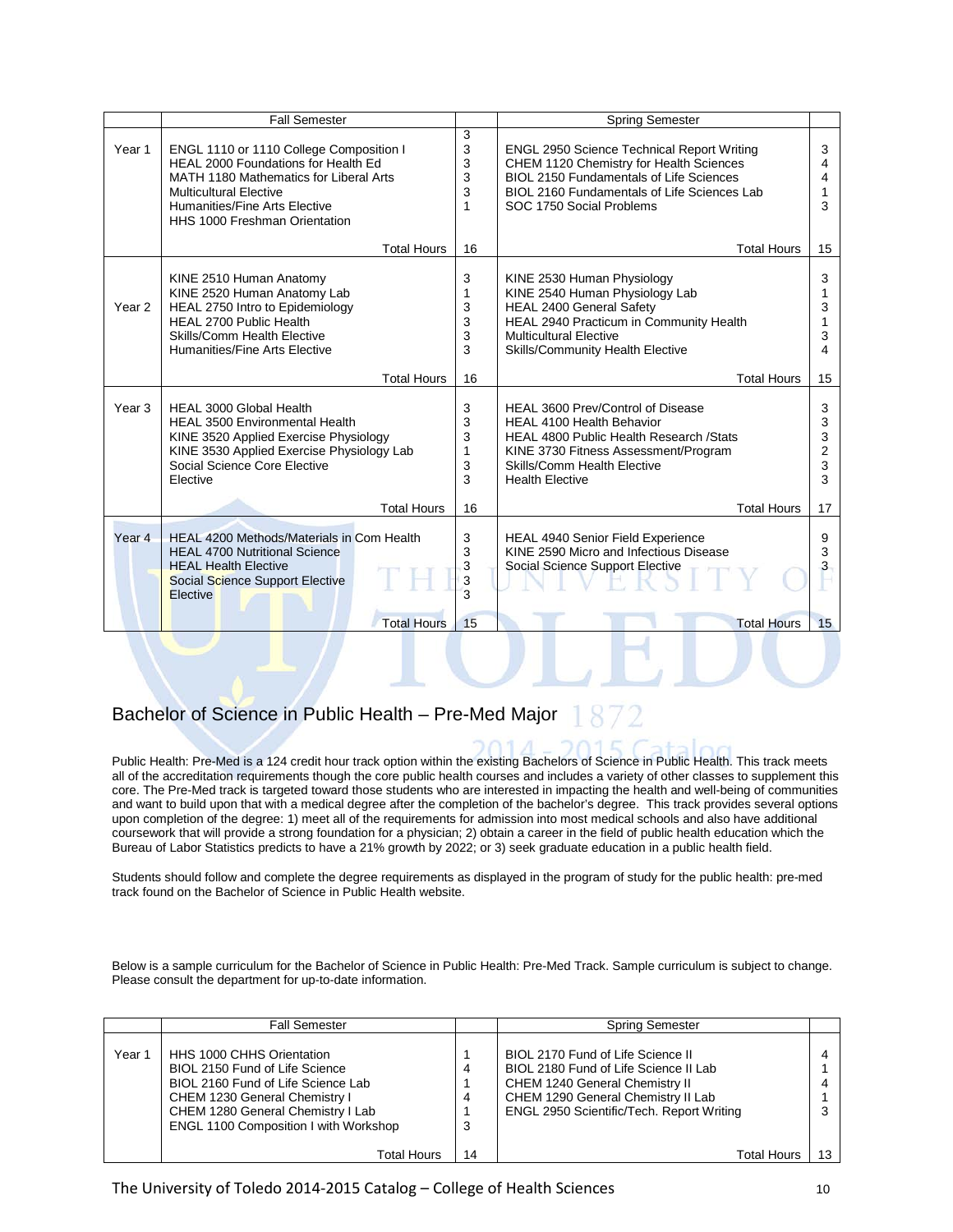| Year 2 | KINE 2510 Human Anatomy<br>KINE 2520 Human Anatomy Lab<br>HEAL 2600 Mental Health<br>MATH 1750 Math for the Life Sciences I<br>COMM 3840 Interpersonal Communication<br><b>HEAL 2500 Personal Health</b>                    | 3<br>3<br>4<br>4<br>3 | KINE 2530 Human Physiology<br>KINE 2540 Human Physiology Lab<br>MATH 1760 Math for the Life Sciences II<br>HEAL 2700 Intro to Public Health<br>SOC 2640 Race, Class, and Gender                                                              | 3<br>3<br>3<br>3      |
|--------|-----------------------------------------------------------------------------------------------------------------------------------------------------------------------------------------------------------------------------|-----------------------|----------------------------------------------------------------------------------------------------------------------------------------------------------------------------------------------------------------------------------------------|-----------------------|
|        | <b>Total Hours</b>                                                                                                                                                                                                          | 18                    | <b>Total Hours</b>                                                                                                                                                                                                                           | 13                    |
| Year 3 | CHEM 2410 Organic Chemistry I<br>CHEM 2460 Organic Chem I Lab<br>PHIL 2400 Contemporary Moral Problems<br>BMGT 2750 Cultural Comm. in Workplace<br>HEAL 2750 Intro to Epidemiology<br><b>HEAL 3500 Environmental Health</b> | 3<br>3<br>3<br>3<br>3 | CHEM 2420 Organic Chemistry II<br>CHEM 2470 Organic Chemistry II Lab<br>ANTH 4760 Medical Anthropology<br><b>HEAL 4800 Public Health Research and Stats</b><br><b>HEAL 3600 Prevention and Control of Disease</b><br>HEAL 3000 Global Health | 3<br>3<br>3<br>3      |
|        | <b>Total Hours</b>                                                                                                                                                                                                          | 16                    | <b>Total Hours</b>                                                                                                                                                                                                                           | 16                    |
| Year 4 | PHYS 2070 General Physics I<br>CHEM 3510 Biochemistry I<br><b>HEAL 4100 Health Behavior</b><br>HEAL 4200 Methods/Mat'l in Public Health<br><b>HEAL 4700 Nutritional Science</b>                                             | 5<br>3<br>3<br>3<br>3 | PHYS 2080 General Physics II<br>CHEM 3520 Biochemistry II<br><b>HEAL 4940 Senior Field Experience</b><br>HEAL 3800 Death and Dying<br>SOC 4180 Medical Sociology                                                                             | 5<br>3<br>3<br>3<br>3 |
|        | Total Hours                                                                                                                                                                                                                 | 17                    | Total Hours                                                                                                                                                                                                                                  | 17                    |

#### **Recreation and Leisure Studies Programs**

Recreation and leisure studies offer a bachelor of science (BS) in recreational therapy (RECT). The baccalaureate RECT program is accredited by the National Recreation and Park Association (NRPA). This program meets professional standards set by the National Council for Therapeutic Recreation Certification (NCTRC), National Therapeutic Recreation Society (NTRS), and the American Therapeutic Recreation Association (ATRA).

Students completing the RECT program may enroll in the pre-occupational therapy track. Students graduating from the RECT program have met the educational and clinical requirements to take the examination for Certified Therapeutic Recreation Specialist (CTRS) by the National Council for Therapeutic Recreation Certification.

# Bachelor of Science in Recreation Therapy 2014 - 2015 Catalog

Students wishing to major in the recreation therapy program enter as pre-recreational therapy majors. The pre-recreational therapy student enrolls in University undergraduate core curriculum courses, pre-recreational therapy curriculum courses and recreational therapy support curriculum courses.

Students enrolling in the recreational therapy program receive an education designed to prepare them for employment in the areas of physical rehabilitation, psychiatric rehabilitation, geriatric services, pediatric services, camps for individuals with disabilities, community recreation for individuals with disabilities and centers for mental retardation/developmental disabilities.

#### Requirements

- Current certification in CPR
- Immunizations: Mantoux, Rubella Titer/ Roseolla (MMR), Hepatitis B required. Additional immunizations may be required by internship agency.
- Background checks: May be required by internship agency
- Physical requirements: "Fit for Duty" test may be required internship agency
- Transportation: Students must provide their own transportation to internship site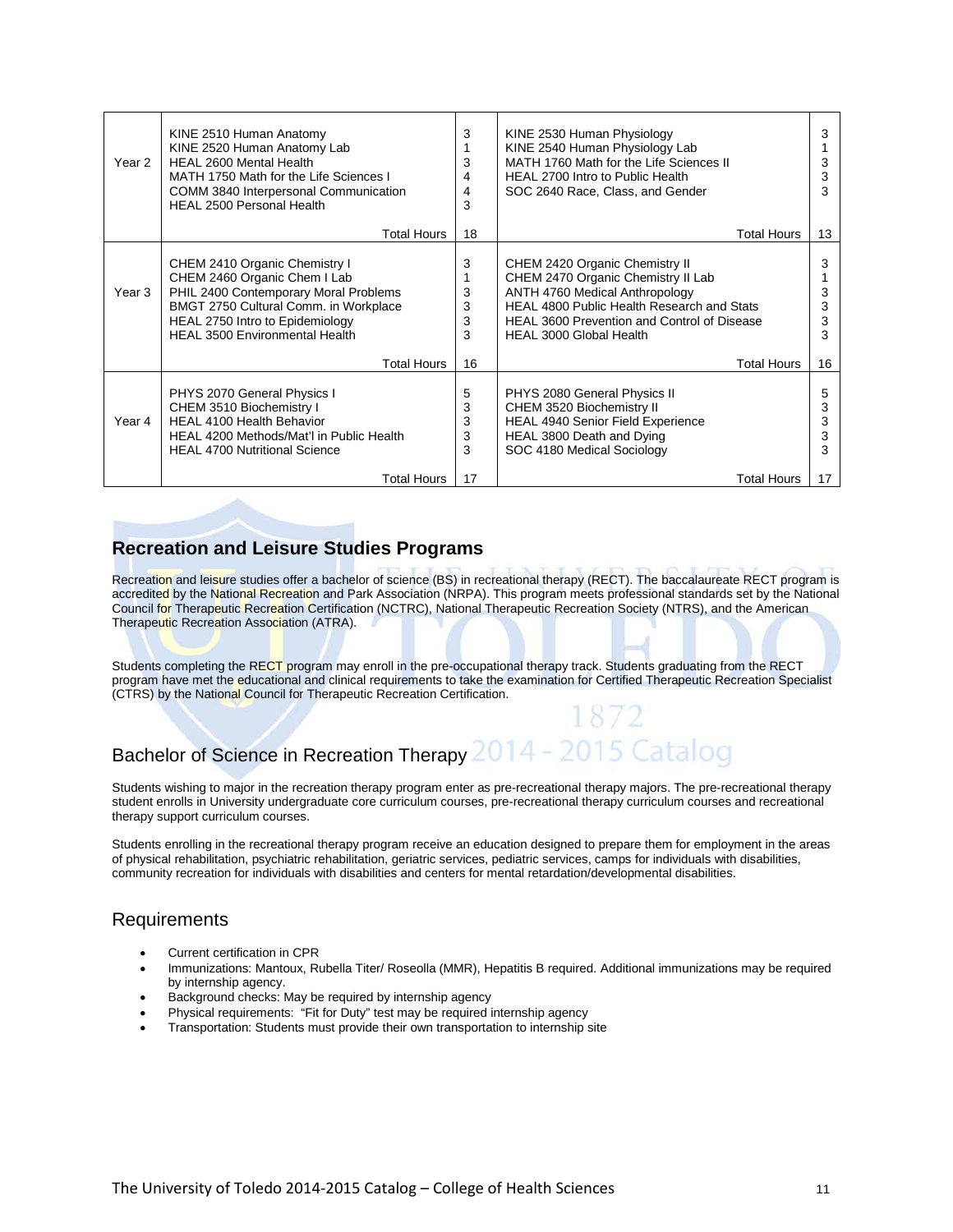### Bachelor of Science in Recreational Therapy – Degree Requirements

Below is a sample curriculum for the Bachelor of Science in Recreational Therapy. Sample curriculum is subject to change. Please consult the department for up-to-date information.

|                   | <b>Fall Semester</b>                                                                                                                                                                                                                           |                                                            | <b>Spring Semester</b>                                                                                                                                                                                                      |                                               | Summer Sem                                                                                                                                                         |
|-------------------|------------------------------------------------------------------------------------------------------------------------------------------------------------------------------------------------------------------------------------------------|------------------------------------------------------------|-----------------------------------------------------------------------------------------------------------------------------------------------------------------------------------------------------------------------------|-----------------------------------------------|--------------------------------------------------------------------------------------------------------------------------------------------------------------------|
| Year 1            | RCRT 1300 Intro to Rec & Leisure<br>PSY 1010 Principles of Psychology<br>SOC 1010 Intro to Sociology<br>ENGL 1110 College Comp I<br>MATH 1180 Math for Liberal Arts<br>HHS 1000 College Orientation                                            | 3<br>3<br>3<br>3<br>3<br>1                                 | <b>RCRT 1310 Recreation Programming</b><br>PSY 2510 Lifespan Developmental Psy<br><b>Natural Science Elective</b><br>ENGL 2960 Org Report Writing<br><b>Humanities Elective</b>                                             | 3<br>3<br>3<br>3<br>3                         |                                                                                                                                                                    |
|                   | <b>Total Hours</b>                                                                                                                                                                                                                             | 16                                                         | <b>Total Hours</b>                                                                                                                                                                                                          | 15                                            |                                                                                                                                                                    |
| Year <sub>2</sub> | RCRT 2300 Rec Leadership & Gr Dyn<br>KINE 2560 Anatomy & Physiology I<br>KINE 2460 Anatomy & Physiology I Lab<br>PSY 2200 Abnormal Psychology<br>Multicultural (Non-US) Elective                                                               | 3<br>3<br>1<br>3<br>3                                      | RCRT 3310 Rec & Adapt for Spec Pro<br>KINE 2570 Anatomy & Physiology II<br>KINE 2570 Anatomy & Physio II Lab<br><b>HEAL 1800 Medical Terminology</b><br>RCRT 4720 Introduction to TR                                        | 3<br>3<br>$\mathbf{1}$<br>3<br>3              |                                                                                                                                                                    |
|                   | <b>Total Hours</b>                                                                                                                                                                                                                             | 13                                                         | <b>Total Hours</b>                                                                                                                                                                                                          | 13                                            |                                                                                                                                                                    |
| Year <sub>3</sub> | RCRT 4730 Med/Clinical Aspects in TR<br><b>Humanities Elective</b><br><b>Track Elective</b><br>Select 3 from RCRT 4600, 4610, 4630,<br>4660, 4670<br><b>Total Hours</b>                                                                        | 3<br>3<br>3<br>3<br>15                                     | RCRT 4740 Assessment & Doc TR<br>RCRT 4750 Group Dynamics in RT<br>RCRT 4790 Med/Clinical Aspects in TR<br>RCRT 4340 Leisure Recreation & Aging<br>Select 2 from RCRT 4600, 4610, 4630,<br>4660, 4670<br><b>Total Hours</b> | 3<br>3<br>3<br>3<br>3<br>$\overline{2}$<br>14 | <b>RCRT 4840 RT</b><br>Clinical:<br>Pediatric<br><b>RCRT RT</b><br>Clinical:<br><b>Physical Rehab</b><br>(Total Hours 2)                                           |
| Year <sub>4</sub> | RCRT 4450 Research Appl Rec &RT<br>RCRT 3710 Adv Prog in Rec & RT<br><b>Track Elective</b><br>RCRT 4850 Internship Prep: RECT<br>Select 2 from RCRT 4810, 4820, 4830<br>Sect 2 from RCRT 4620, 4640, 4680,<br>4690, 4860<br><b>Total Hours</b> | 3<br>3<br>3<br>1<br>$\overline{2}$<br>$\overline{2}$<br>14 | RCRT 4330 Administration Rec & RT<br>RCRT 4870 Program Planning RT<br>Select 1 from RCRT 4810, 4820, 4830<br>Select 3 from RCRT 4620, 4640, 4680,<br>4690, 4860<br>Multicultural (US) Elective<br><b>Total Hours</b>        | 3<br>3<br>$\overline{1}$<br>3<br>3<br>13      | <b>RCRT 4770</b><br>Proj Design<br><b>RCRT 4930 Sr</b><br>Internship<br><b>RCRT 4930 Sr</b><br>Internship<br><b>RCRT 4780</b><br>Proj Eval RLS<br>(Total Hours 12) |

#### UT Pre-Occupational Therapy

The pre-occupational therapy track within the recreational therapy degree can provide the student with the background needed for application to the graduate degree in the occupational therapy. The occupational therapy doctorate is offered at The University of Toledo in the College of Education, Health Science and Human Service.

- UT Pre-Occupational Therapy Requirements 6 hours
	- OCCT 2550 Purposeful Living Role of Occupational Therapist
	- One course from any other track or an elective approved by faculty adviser

UT Occupational Therapy Program Selection Application Criteria

To apply for admission to the graduate occupational therapy program at The University of Toledo, students must meet these criteria:

- 1. Completion of PSY 1010 Principles of Psychology, SOC 1010 Introduction of Sociology, PSY 2510 Lifespan Development Psychology, PSY Abnormal Psychology, KINE 2560 Anatomy & Physiology I, KINE 2570 Anatomy & Physiology II, Biology and HEAL 1800 Medical Terminology with a B- or higher in each course.
- 2. Completion of a bachelor's degree with a minimum GPA of 3.0 GPA. If GPA is 3.5 or greater, the GRE is not required. Students can be selected prior to completion of their bachelor's degree. Students must have a minimum GPA of 3.0 at the time of application and must maintain a minimum GPA of 3.0 after acceptance.
- 3. Completion of the GRE with an average of 33% across the three areas verbal, quantitative and writing.
- 4. Prerequisites: must have achieved a B- or better in all prerequisites. Consult the following website for more specific information<http://www.utoledo.edu/hshs/ot/index.html>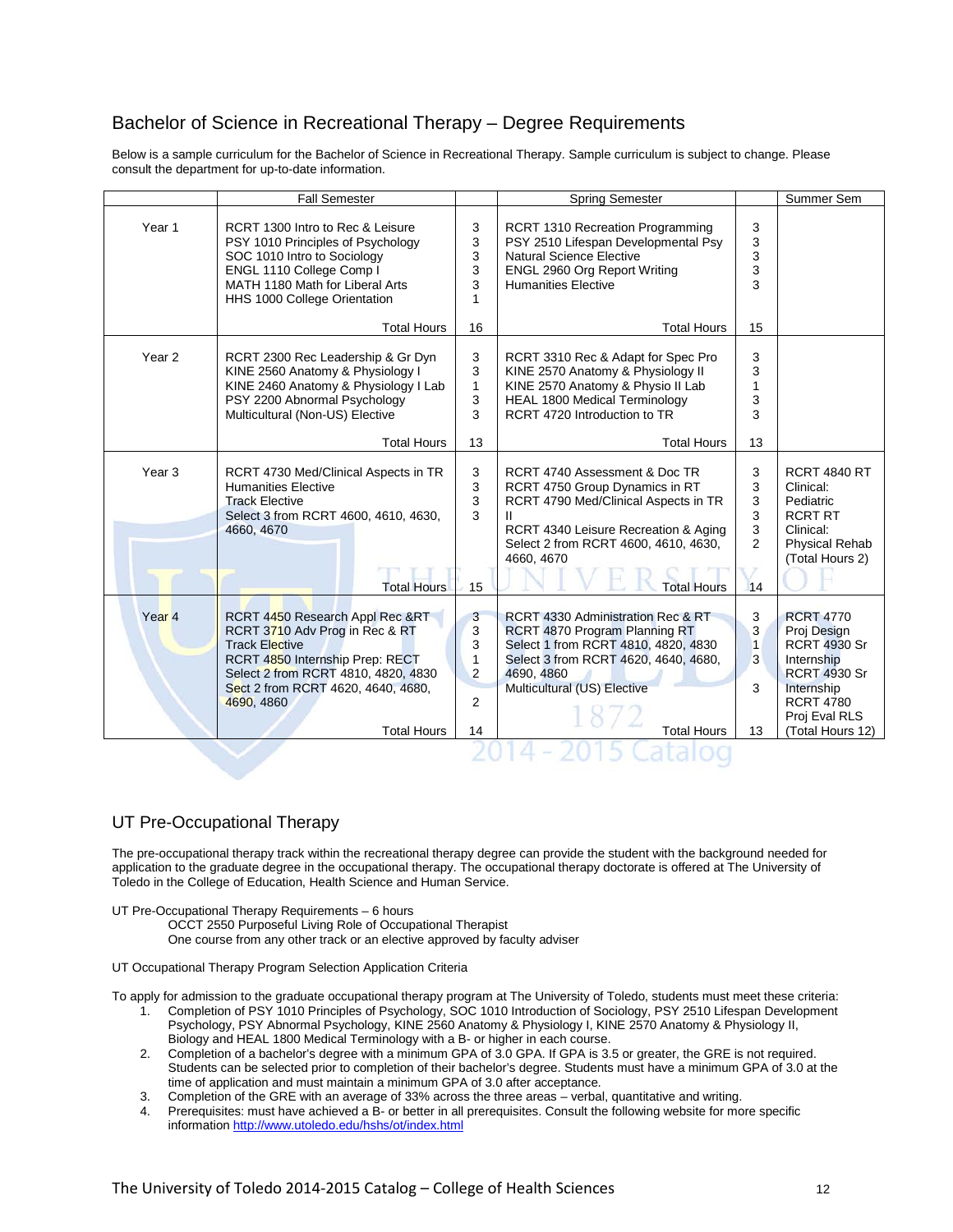Applications are available in mid-July; applications may be submitted any time after September 1st for admission the following academic year. Applications are processed and students are accepted as applications are received (rolling admission) until the class is filled. Applicants are encouraged to apply for early admission. The occupational therapy program is selective and completion of the above criteria does not guarantee admission into the program. US News and World Report rates the University of Toledo's occupational therapy graduate program in the top 25% of graduate level occupational therapy programs in the country.

#### Department of Kinesiology

Degree Programs

Bachelor of Science in Athletic Training Bachelor of Science in Exercise Science Concentrations: Human Performance and Fitness Promotion Pre-Med Pre-Occupational Therapy Pre-Physical Therapy Pre-Physician Assistant Bachelor of Science in Respiratory Care

# **Athletic Training**

The Bachelor of Science in athletic training prepares students for entry-level positions in college/university, high school, sports medicine clinic, professional sports, performing arts, military and industrial settings. Athletic trainers work under physicians to ensure the health and safety of physically active individuals. They work cooperatively with other allied health personnel and coaches to accomplish this goal. The athletic training education program is accredited by the Commission on Accreditation of Athletic Training Education. In Ohio, athletic training is a licensed profession requiring an additional examination to be licensed. Athletic training is a regulated profession in 47 states, and the UT program meets or exceeds the criteria in almost all of those states.

Any student may declare an interest in the athletic training education program and begin the pre-professional component of the program. Students are accepted into the professional component on a space-available basis. At the end of the first year, students must file an application for acceptance into the professional component of the athletic training education program with the program coordinator. The maximum capacity of the entering the second year class is based on instructional capacity, the number of offcampus clinical sites, and the number of clinical opportunities in intercollegiate athletics at UT. Students usually begin in the fall semester and are required to take KINE 1110 Introduction to Athletic Training at that time. Students who begin in the Spring semester must take KINE 1110, Introduction to Athletic Training, along with KINE 1650, KINE 1660, KINE 2510, KINE 2520 and HEAL 1500.

Acceptance into the professional program occurs at the beginning of a student's second year of involvement with the athletic training education program. The Board of Certification (BOC) requires athletic training students to complete their clinical experience during a minimum of two years and a maximum of five years. Consequently, transfer students may not complete the athletic training education program in fewer than four years from the date of the first enrollment in the program.

Athletic training students are required to have:

- Immunizations: Hepatitis B, MMR, TDap, Varicella, 2 step PPD as well as an annual intradermal test.
- Criminal background check: May be required by off campus clinical sites, at the student's expense.
- Physical requirements: Ability to assist patients during therapeutic exercise as well as lift/move/load equipment during practice preparation and teardown.
- Transportation: Students are responsible for their own transportation to sites within a 20 mile radius from campus.

For a detailed description of policies and procedures, see the website. <http://www.utoledo.edu/healthsciences/depts/kinesiology/athletictraining/index.html>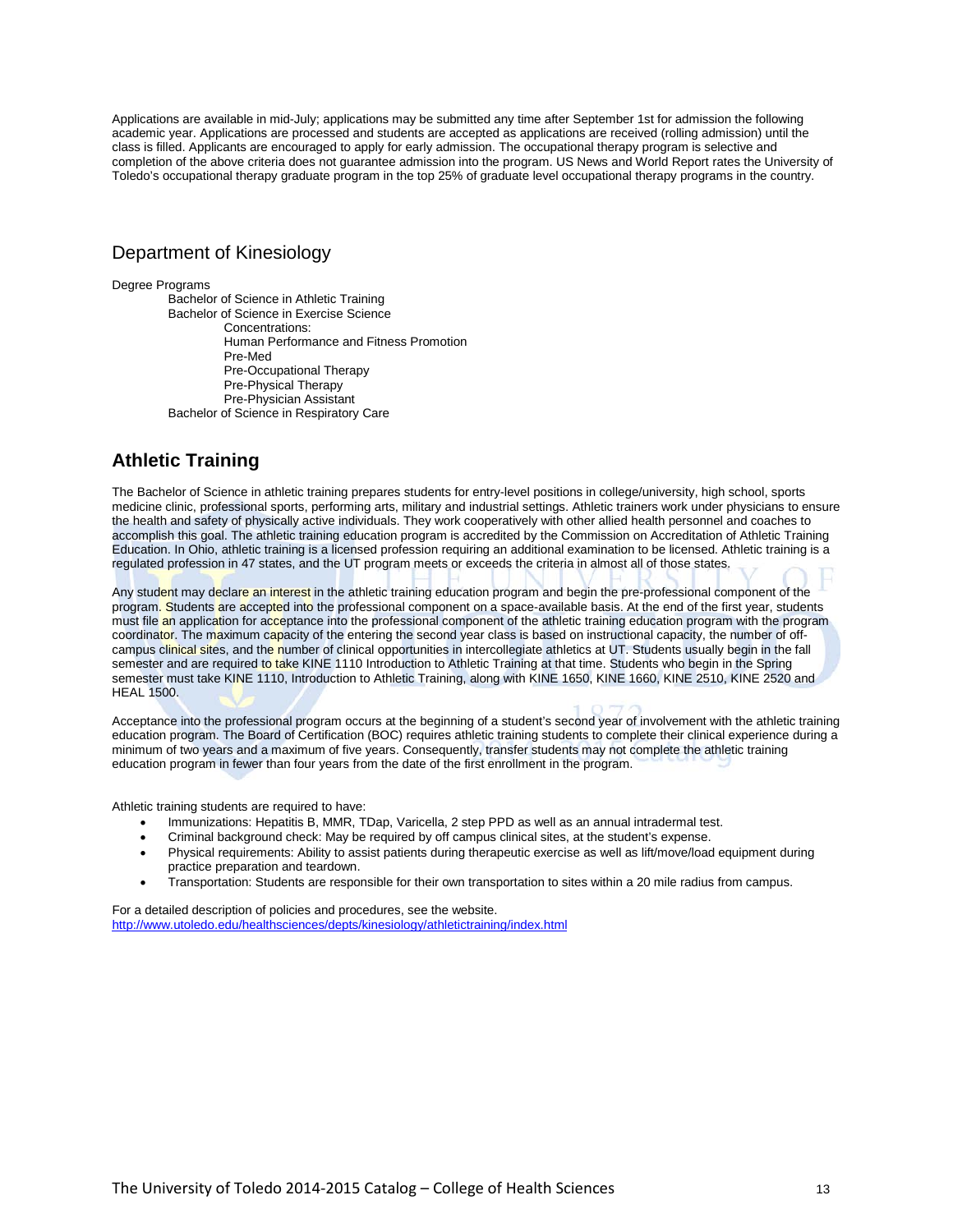#### Bachelor of Science in Athletic Training Degree Requirements

Below is a sample curriculum for the Bachelor of Science in Athletic Training. Sample curriculum is subject to change. Please consult the department for up-to-date information.

|                   | <b>Fall Semester</b>                                                                                                                                                                                                                     |                                       | <b>Spring Semester</b>                                                                                                                                                                                                                                                     |                                                   |
|-------------------|------------------------------------------------------------------------------------------------------------------------------------------------------------------------------------------------------------------------------------------|---------------------------------------|----------------------------------------------------------------------------------------------------------------------------------------------------------------------------------------------------------------------------------------------------------------------------|---------------------------------------------------|
| Year 1            | ENGL 1110 College Composition I<br>HHS 1000 Freshman Orientation<br>KINE 1110 Intro to Athletic Training<br>MATH 1340 Algebra & Trigonometry<br>BIOL 2150 Fund of Life Science I<br>BIOL 2160 Fund of Life Science I Lab                 | 1<br>3<br>2<br>4<br>4<br>1            | KINE 1650 Care and Prevention of Injuries<br>KINE 1660 AT Taping Lab<br>KINE 1700 Intro to Exercise Science<br>HEAL 1500 First Aid<br>KINE 2510 Human Anatomy<br>KINE 2520 Human Anatomy Lab<br>BIOL 2170 Fund of Life Science II<br>BIOL 2180 Fund of Life Science II Lab | 3<br>1<br>2<br>2<br>3<br>1                        |
|                   | <b>Total Hours</b>                                                                                                                                                                                                                       | 15                                    | <b>Total Hours</b>                                                                                                                                                                                                                                                         | 17                                                |
| Year 2            | KINE 2610 Lower Extremity Evaluation<br>KINE 2710 Clinical Skill Development I<br><b>ENGL 2950 Scientific Tech Report Writing</b><br>CHEM 1230 General Chemistry I<br>CHEM 1280 General Chemistry I Lab<br><b>Multicultural Elective</b> | 3<br>2<br>3<br>4<br>$\mathbf{1}$<br>3 | KINE 2530 Human Physiology<br>KINE 2540 Human Physiology Lab<br>KINE 2620 Upper Extremity Evaluation<br>KINE 2720 Clinical Skill Development II<br>PSY 1010 Principles of Psychology<br><b>COMM 1010 Communication Principles</b>                                          | 3<br>1<br>3<br>2<br>3<br>3                        |
|                   | <b>Total Hours</b>                                                                                                                                                                                                                       | 17                                    | <b>Total Hours</b>                                                                                                                                                                                                                                                         | 15                                                |
| Year <sub>3</sub> | KINE 3520 Exercise Physiology<br>KINE 3530 Exercise Physiology Lab<br>KINE 3610 General Medical Conditions<br><b>KINE 3630 Therapeutic Modalities</b><br>KINE 3710 Clinical Skill Development III<br>PHYS 2070 Physics-Mechanical        | 3<br>$\mathbf{1}$<br>2<br>3<br>3<br>5 | KINE 960 Growth. Dev and Motor Act<br>KINE 3660 Rehab of Athletic Injuries<br>KINE 3720 Clinical Skill Development IV<br>PHCL 2200 Drugs, Meds & Society<br>Humanities/Fine Arts Elective                                                                                  | 4<br>3<br>3<br>3<br>3                             |
|                   | <b>Total Hours</b>                                                                                                                                                                                                                       | 15                                    | <b>Total Hours</b>                                                                                                                                                                                                                                                         | 16                                                |
| Year <sub>4</sub> | HEAL 2500 Personal Health<br><b>MATH 2600 Intro Statistics</b><br><b>KINE 4540 Applied Biomechanics</b><br><b>KINE 4550 Biomechanics Lab</b><br>KINE 4650 Admin AT<br>KINE 4710 Clinical Skill Development V<br><b>Total Hours</b>       | 3<br>3<br>3<br>1<br>3<br>3<br>16      | KINE 4720 Clinical Skill Development VI<br>KINE 4910 Senior Research Project<br><b>HEAL 4700 Nutrition Science</b><br><b>Multicultural Elective</b><br>Social Science Core Elective<br><b>Total Hours</b>                                                                  | 4<br>$\overline{\mathbf{A}}$<br>3<br>3<br>3<br>17 |

#### **Exercise Science Programs**

The Bachelor of Science degree in exercise science (B.S.E.S.) is designed for students who want to study the anatomical, physiological, biomechanical and psychological bases of human physical performance. The curriculum has a strong foundation in the natural sciences; students have the opportunity to specialize in one of the following areas: human performance and health fitness, pre-occupational therapy, pre-physical therapy, and pre-physician assistant. Many students use the degree as a steppingstone to graduate education in exercise science, medicine and other allied health fields such as physical therapy and occupational therapy.

Additional information about the Bachelor of Science in exercise science degree can be found at the department's web site at [www.utoledo.edu/hshs/kinesiology/undergradprograms.html](http://www.utoledo.edu/hshs/kinesiology/undergradprograms.html)

#### Bachelor of Science in Exercise Science Degree Requirements

Students should follow and complete the degree requirements as displayed in the exercise science program of study charts.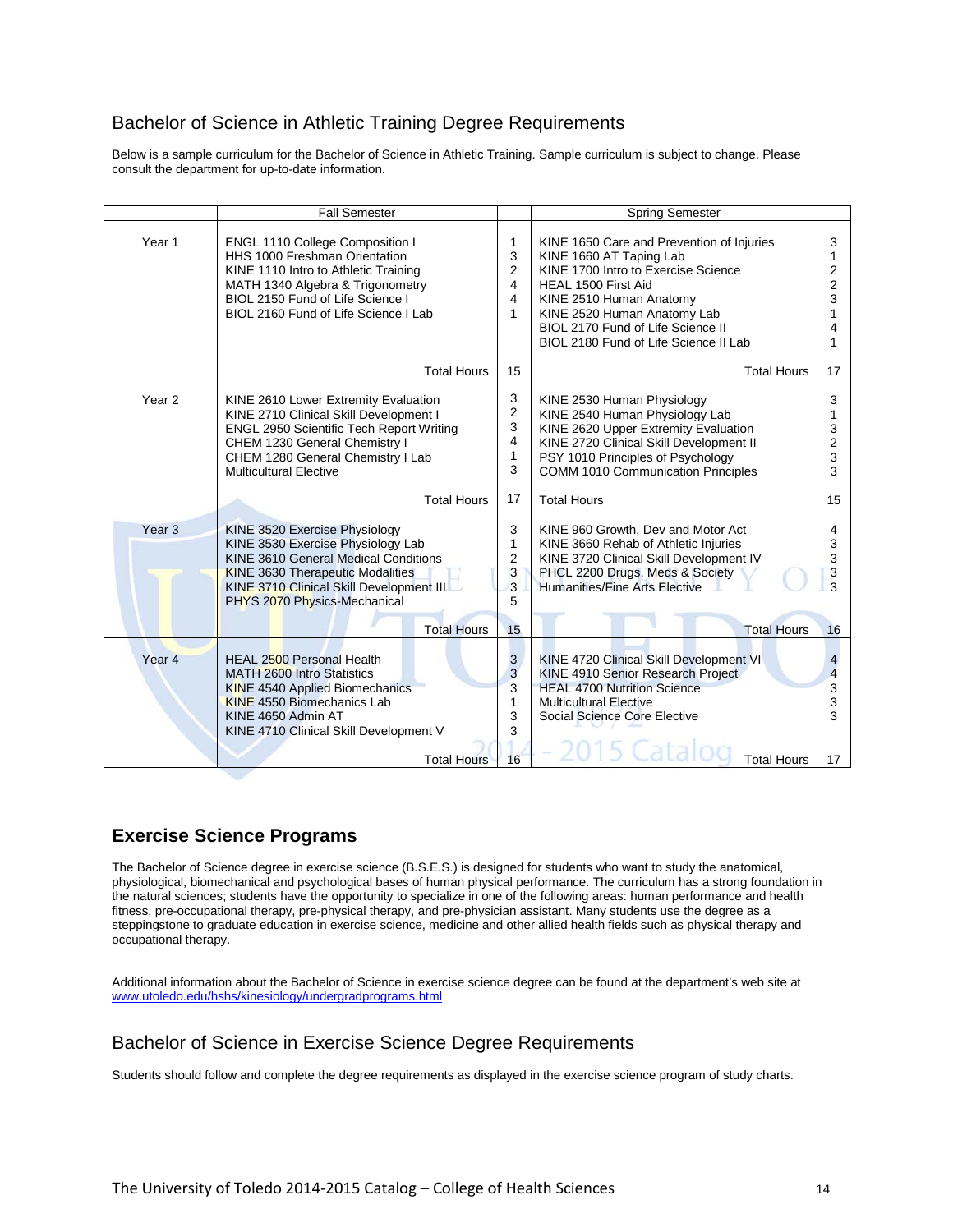## Human Performance and Fitness Promotion

Many exercise science students are interested in applying their interest and expertise in human physical performance to the prevention and treatment of disease and disability of the enhancement of health and fitness, and to the facilitation of sport performance through training and conditioning. The B.S.E.S. concentration in human performance and health fitness is designed for these students. Beyond the required exercise science courses, these students take additional course work that focuses on the use of exercise and exercise testing in the diagnosis and treatment of cardiovascular and metabolic diseases, reduced muscle strength and endurance tolerance. Students in this concentration will focus on the development of exercise programs that are designed to enhance health, general fitness and exercise performance.

In addition to a practicum and two internships, many students complete one or more of the certification programs offered by organizations such as the American College of Sports Medicine and the National Strength and Conditioning Association. These certifications, in combination with the student's academic training, provide excellent credentials for employment in fitness/wellness programs, cardiovascular rehabilitation, as well as many commercial fitness facilities.

#### Requirements

- Immunizations: Hepatitis B, Rubella, Rubeola, Varicella (Chikenpox), Mumps, Tetanus/Diphtheria or Teanus, Diphtheria and Acellular Pertussis, Tuberculosis, Flu Vaccination within past 12 months.
- Certification in CPR
- Criminal background check: required
- Physical requirements: must be able to move, lift or carry equipment weighing up to 50 lbs., push equipment up to 600 lbs., and lift/assist clients up to 300 lbs. with assistance. Must have full range of body motion and eye/hand coordination. Required to have corrected vision and hearing to normal range.
- Transportation: Students must provide own transportation to sites up to 100 mile radius

#### Technical Skills

- Speech, Vision and Hearing Demands: Be able to interact and communicate effectively
- Physical Demands: Performance of appropriate exercise recommendations involves standing, walking, and moving of heavy exercise equipment.
- Mental Demands: Must possess the emotional health required for full utilization of intellectual abilities (appropriate medical judgment)

#### Bachelor of Science in Exercise Science – Human Performance and Fitness Promotion Degree Requirements

Below is a sample curriculum for the Bachelor of Science in Exercise Science. Sample curriculum is subject to change. Please consult the department for up-to-date information. 1870

|                   | <b>Fall Semester</b>                                                                                                                                                                                                                                   |                                    | <b>Spring Semester</b>                                                                                                                                                                                                                                                                           |                                  |
|-------------------|--------------------------------------------------------------------------------------------------------------------------------------------------------------------------------------------------------------------------------------------------------|------------------------------------|--------------------------------------------------------------------------------------------------------------------------------------------------------------------------------------------------------------------------------------------------------------------------------------------------|----------------------------------|
| Year <sub>1</sub> | <b>ENGL 1110 College Composition I</b><br><b>HHS 1000 Freshman Orientation</b><br>KINE 1700 Intro to Exercise Science<br>MATH 1340 Algebra & Trigonometry<br>BIOL 2150 Fund of Life Science I<br>BIOL 2160 Fund of Life Science I Lab                  | 3<br>$\overline{2}$<br>4<br>4<br>1 | CHEM 1230 General Chemistry I<br>CHEM 1280 General Chemistry I Lab<br><b>ENGL 2950 Scientific Tech Report Writing</b><br><b>HEAL 1800 Medical Terminology</b><br>Humanities/Fine Arts Elective<br>Social Science Core Elective                                                                   | 4<br>3<br>3<br>3<br>3            |
|                   | <b>Total Hours</b>                                                                                                                                                                                                                                     | 15                                 | <b>Total Hours</b>                                                                                                                                                                                                                                                                               | 17                               |
| Year <sub>2</sub> | Multicultural U.S. Elective<br>KINE 2510 Human Anatomy<br>KINE 2520 Anatomy Lab<br>Multicultural Non Western Elective<br>PHYS 2070 General Physics I                                                                                                   | 3<br>3<br>3<br>5                   | COMM 3840 Interpersonal Communication<br>KINE 3620 Exercise & Sport Pharmacology<br>KINE 2530 Human Physiology<br>KINE 2540 Human Physiology Lab<br>KINF 4540 Biomechanics<br>KINE 4550 Biomechanics Lab                                                                                         | 4<br>2<br>3<br>3                 |
|                   | <b>Total Hours</b>                                                                                                                                                                                                                                     | 15                                 | <b>Total Hours</b>                                                                                                                                                                                                                                                                               | 14                               |
| Year <sub>3</sub> | KINE 3850 Cardiac Dysrythmias Inter<br>KINE 3520 Applied Exercise Physiology<br>KINE 3530 Exercise Physiology Lab<br>KINE 3830 Prin Stren and Condition<br>KINE 3650 Prof Respon in Fit Ind<br>KINE 4830 Prin of Endurance Conditioning<br>Total Hours | 3<br>3<br>1<br>3<br>3<br>3<br>16   | <b>HEAL 4700 Nutrition Science</b><br>KINE 4850 Clinical Exercise Testing<br>KINE 4860 Clinical Exercise Testing Lab<br>KINE 3940 Fitness Practicum<br>RCBS 3300 Adv Clin Life Supp<br>KINE 3920 Cardiopulmonary Pathophysiology<br>KINE 3940 Fitness Practicum (8 hrs/wk)<br><b>Total Hours</b> | 3<br>3<br>3<br>1<br>3<br>3<br>17 |
|                   |                                                                                                                                                                                                                                                        |                                    |                                                                                                                                                                                                                                                                                                  |                                  |
|                   |                                                                                                                                                                                                                                                        |                                    |                                                                                                                                                                                                                                                                                                  |                                  |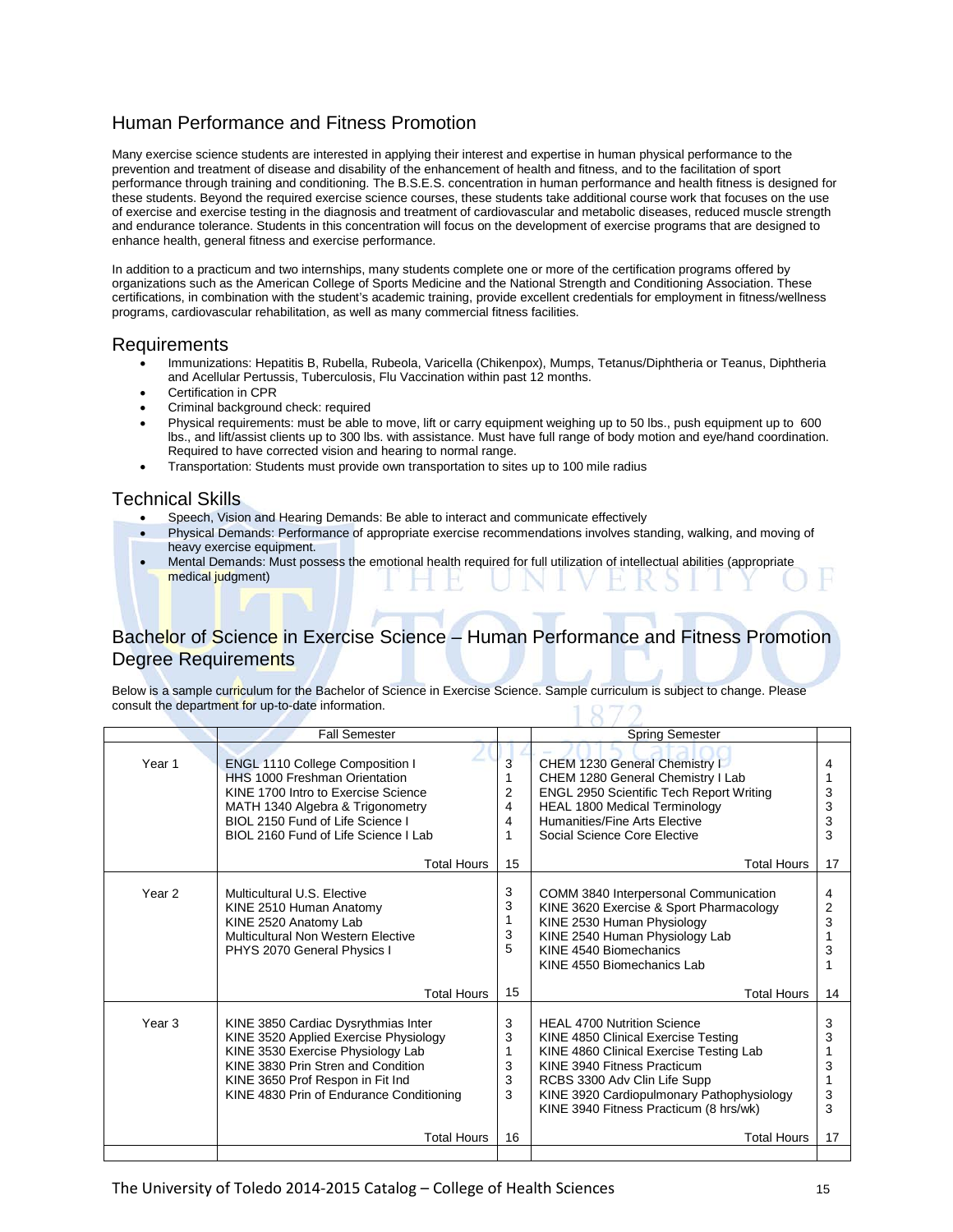| Year 4 | KINE 3240 Exer Fitness & Health Strategies | -3     | KINE 4210 Exer Fac Management            | 3  |
|--------|--------------------------------------------|--------|------------------------------------------|----|
|        | KINE 4620 Prin Therap Exercise             | J      | KINE 4840 Fitness Internship (16 hrs/wk) | 4  |
|        | HEAL 4750 Obes and Eat Disorders           | 4      | HEAL 4560 Health Problems of Aging       | 3  |
|        | KINE 4140 Fitness Internship I (16 hrs/wk) | 3      | <b>HEAL Elective</b>                     | 3  |
|        | Social Science Elective                    | ີ<br>w | <b>General Elective</b>                  | 3  |
|        |                                            |        |                                          |    |
|        | Total Hours                                | -16    | <b>Total Hours</b>                       | 16 |

#### Pre-Occupational Therapy

#### Bachelor of Science in Exercise Science – Pre-Occupational Therapy Degree **Requirements**

Below is a sample curriculum for the Bachelor of Science in Exercise Science (Pre-Occupational Therapy). Sample curriculum is subject to change. Please consult the department for up-to-date information.

|                   | <b>Fall Semester</b>                                                                                                                                                                                                                               |                                  | <b>Spring Semester</b>                                                                                                                                                                                                                 |                                                        |
|-------------------|----------------------------------------------------------------------------------------------------------------------------------------------------------------------------------------------------------------------------------------------------|----------------------------------|----------------------------------------------------------------------------------------------------------------------------------------------------------------------------------------------------------------------------------------|--------------------------------------------------------|
| Year 1            | BIOL 2150 Fund of Life Science I<br>BIOL 2160 Fund of Life Science I Lab<br>MATH 1340 Algebra & Trigonometry<br>KINE 1700 Intro to Exercise Science<br>HHS 1000 Freshman Orientation<br><b>Humanities/Fine Arts Elective</b><br><b>Total Hours</b> | 4<br>1<br>4<br>2<br>1<br>3<br>15 | BIOL 2170 Fund of Life Science II<br>BIOL 2180 Fund of Life Science II Lab<br>PSY 1010 Principles of Psychology<br>OCCT 2550 Purposeful Living Role OT<br>HEAL 1500 First Aid<br>ENGL 1110 College Composition I<br><b>Total Hours</b> | 4<br>1<br>3<br>3<br>$\overline{\mathbf{c}}$<br>3<br>16 |
| Year <sub>2</sub> | CHEM 1230 General Chemistry I<br>CHEM 1280 General Chemistry I Lab<br>KINE 2510 Human Anatomy<br>KINE 2520 Anatomy Lab<br>ENGL 2950 Scientific Tech Report Writing<br>Social Science Core Elective<br><b>Total Hours</b>                           | 4<br>1<br>3<br>3<br>3<br>15      | <b>HEAL 1800 Medical Terminology</b><br>CHEM 1240 General Chemistry II<br>CHEM 1290 General Chemistry II Lab<br>KINE 2530 Human Physiology<br>KINE 2540 Human Physiology Lab<br>SOC 1010 Intro to Sociology<br><b>Total Hours</b>      | 3<br>$\overline{4}$<br>1<br>3<br>3<br>15               |
| Year <sub>3</sub> | KINE 2960 Growth, Devel & Motor Lng<br><b>KINE 3520 Applied Exercise Physiology</b><br>KINE 3530 Exercise Physiology Lab<br>PHYS 2070 General Physics I<br>KINE 2580 Pathophysiology<br><b>Total Hours</b>                                         | 4<br>3<br>1<br>5<br>3<br>16      | <b>COMM 3840</b><br>PSY 2200-Abnormal Psychology<br><b>Multicultural Elective</b><br>KINE 4640 Neuro and Patho of Rehab<br>HHS 2/4980 PMD Clinical<br><b>Total Hours</b>                                                               | 4<br>3<br>3<br>3<br>3<br>16                            |
| Year 4            | KINE 4540 Applied Biomechanics<br>KINE 4550 Applied Biomechanics Lab<br><b>RESM 4100 Educational Statistics</b><br>PSY 2510 Lifespan Developmental Psychology<br>Pre-OT Elective<br>Pre-OT Elective                                                | 3<br>1<br>3<br>3<br>3<br>3<br>16 | <b>HEAL 4700 Nutritional Science</b><br>KINE 4910 Senior Project<br><b>Multicultural Elective</b><br>Pre-OT Elective<br><b>General Elective</b><br><b>Total Hours</b>                                                                  | 3<br>4<br>3<br>$\mathbf{3}$<br>$2 - 4$<br>$15 -$<br>17 |

# Pre-Physical Therapy

The pre-physical therapy concentration provides students with the opportunity to complete the B.S.E.S. degree and prepare for admission into a graduate entry-level physical therapy program. The curriculum provides a mix of science and health related courses and clinical experiences that are intended to provide the ideal preparation for admission into the university's doctor in physical therapy program, as well as meet the admission requirements for similar programs across the country. Many students who complete the program will apply for admission to The University of Toledo's Doctor in Physical Therapy program, which has long been affiliated with this program. All physical therapy programs involve a competitive admission process. Thus, completion of the pre-physical therapy option at UT does not guarantee acceptance to a physical therapy program.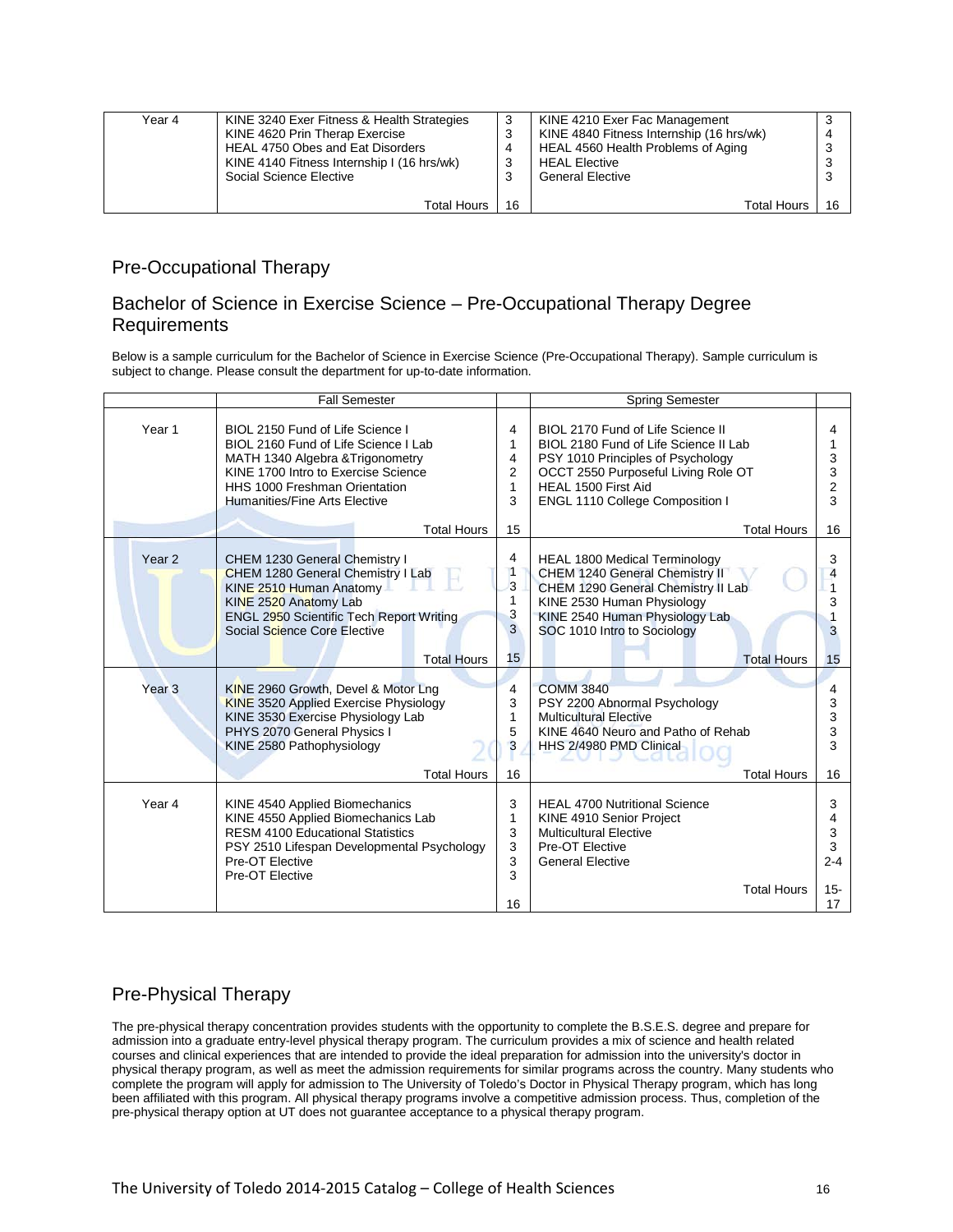### Bachelor of Science in Exercise Science – Pre-Physical Therapy Degree Requirements

Below is a sample curriculum for the Bachelor of Science in Exercise Science Pre-Physical Therapy). Sample curriculum is subject to change. Please consult the department for up-to-date information.

|                   | <b>Fall Semester</b>                                                                                                                                                                                                  |                            | <b>Spring Semester</b>                                                                                                                                                                                      |                                                       |
|-------------------|-----------------------------------------------------------------------------------------------------------------------------------------------------------------------------------------------------------------------|----------------------------|-------------------------------------------------------------------------------------------------------------------------------------------------------------------------------------------------------------|-------------------------------------------------------|
| Year 1            | BIOL 2150 Fund of Life Science I<br>BIOL 2160 Fund of Life Science I Lab<br>MATH 1340 Algebra & Trigonometry<br>KINE 1700 Intro to Exercise Science<br>HHS 1000 Freshman Orientation<br>Humanities/Fine Arts Elective |                            | BIOL 2170 Fund of Life Science II<br>BIOL 2180 Fund of Life Science II Lab<br>PSY 1010 Principles of Psychology<br>HHS 2980 PMD Clinical<br>HEAL 1500 First Aid<br>ENGL 1110 College Composition I          | 4<br>1<br>3<br>3<br>$\overline{2}$<br>3               |
|                   | <b>Total Hours</b>                                                                                                                                                                                                    | 15                         | <b>Total Hours</b>                                                                                                                                                                                          | 16                                                    |
| Year <sub>2</sub> | CHEM 1230 General Chemistry I<br>CHEM 1280 General Chemistry I Lab<br>KINE 2510 Human Anatomy<br>KINE 2520 Anatomy Lab<br>ENGL 2950 Scientific Tech Report Writing<br>Social Science Core Elective                    |                            | <b>HEAL 1800 Medical Terminology</b><br>CHEM 1240 General Chemistry II<br>CHEM 1290 General Chemistry II Lab<br>KINE 2530 Human Physiology<br>KINE 2540 Human Physiology Lab<br>Multicultural U.S. Elective | 3<br>4<br>1<br>3<br>1<br>3                            |
|                   | <b>Total Hours</b>                                                                                                                                                                                                    | 15                         | <b>Total Hours</b>                                                                                                                                                                                          | 15                                                    |
| Year <sub>3</sub> | KINE 2960 Growth, Devel & Motor Lng<br>KINE 3520 Applied Exercise Physiology<br>KINE 3530 Exercise Physiology Lab<br>PHYS 2070 General Physics I<br>PSY 2200, 2510 or 2700                                            |                            | COMM 3840 or 1010<br>PHYS 2080 Physics II<br>KINE 4620 Therapeutic Kinesiology<br>KINE 2580 Pathophysiology                                                                                                 | $3 - 4$<br>5<br>3<br>3                                |
|                   | <b>Total Hours</b>                                                                                                                                                                                                    | 16                         | <b>Total Hours</b>                                                                                                                                                                                          | $14 -$<br>15                                          |
| Year <sub>4</sub> | KINE 4540 Applied Biomechanics<br>KINE 4550 Applied Biomechanics Lab<br><b>RESM 4100Educational Statistics</b><br>HEAL 4560 Health Problems of Aging<br><b>Pre-PT</b> Elective<br><b>General Elective</b>             | 3<br>1<br>3<br>3<br>3<br>3 | <b>HEAL 4700 Nutrition Science</b><br>KINE 4640 Neuro and Patho of Rehab<br>KINE 4910 Senior Research Project<br><b>Multicultural Elective</b><br><b>Pre-PT Elective</b>                                    | 3<br>3<br>$\overline{\mathbf{4}}$<br>$\mathsf 3$<br>3 |
|                   | <b>Total Hours</b>                                                                                                                                                                                                    | 16                         | <b>Total Hours</b>                                                                                                                                                                                          | $15 -$<br>17                                          |

Pre-PT Electives include: KINE 3730 Fitness Asses & Programming, KINE 4850 Clinical Exercise Test and Prog, KINE 4860 Clin Ex Test and Prog Lab, KINE 4940 Pre-PT Internship, KINE 4990 Independent Study in Exer Sci, or other by approval of an adviser. General Electives as needed to meet the 124 credit hour graduation requirement.

#### Pre-Physician Assistant

Students planning to enter a physician assistant program after graduation should identify the programs to which they may apply. The specific admission requirements for those programs should be determined. If the requirements are not already among the required courses, they should be included among the supporting electives.

#### Bachelor of Science in Exercise Science – Pre-Physician Assistant Degree **Requirements**

|        | <b>Fall Semester</b>                                                                                                                                                                                                                  |                  | <b>Spring Semester</b>                                                                                                                                                                                                            |        |
|--------|---------------------------------------------------------------------------------------------------------------------------------------------------------------------------------------------------------------------------------------|------------------|-----------------------------------------------------------------------------------------------------------------------------------------------------------------------------------------------------------------------------------|--------|
| Year 1 | BIOL 2150 Fund of Life Science I<br>BIOL 2160 Fund of Life Science I Lab<br>MATH 1340 Algebra & Trigonometry<br>KINE 1700 Intro to Exercise Science<br><b>HHS 1000 Freshman Orientation</b><br><b>ENGL 1110 College Composition I</b> | 4<br>4<br>2<br>3 | BIOL 2170 Fund of Life Science II<br>BIOL 2180 Fund of Life Science II Lab<br>PSY 1010 Principles of Psychology<br><b>HEAL 1800 Medical Terminology</b><br>HEAL 1500 First Aid<br><b>ENGL 2950 Scientific Tech Report Writing</b> | 4<br>3 |
|        | Total Hours                                                                                                                                                                                                                           | 15               | Total Hours                                                                                                                                                                                                                       | 16     |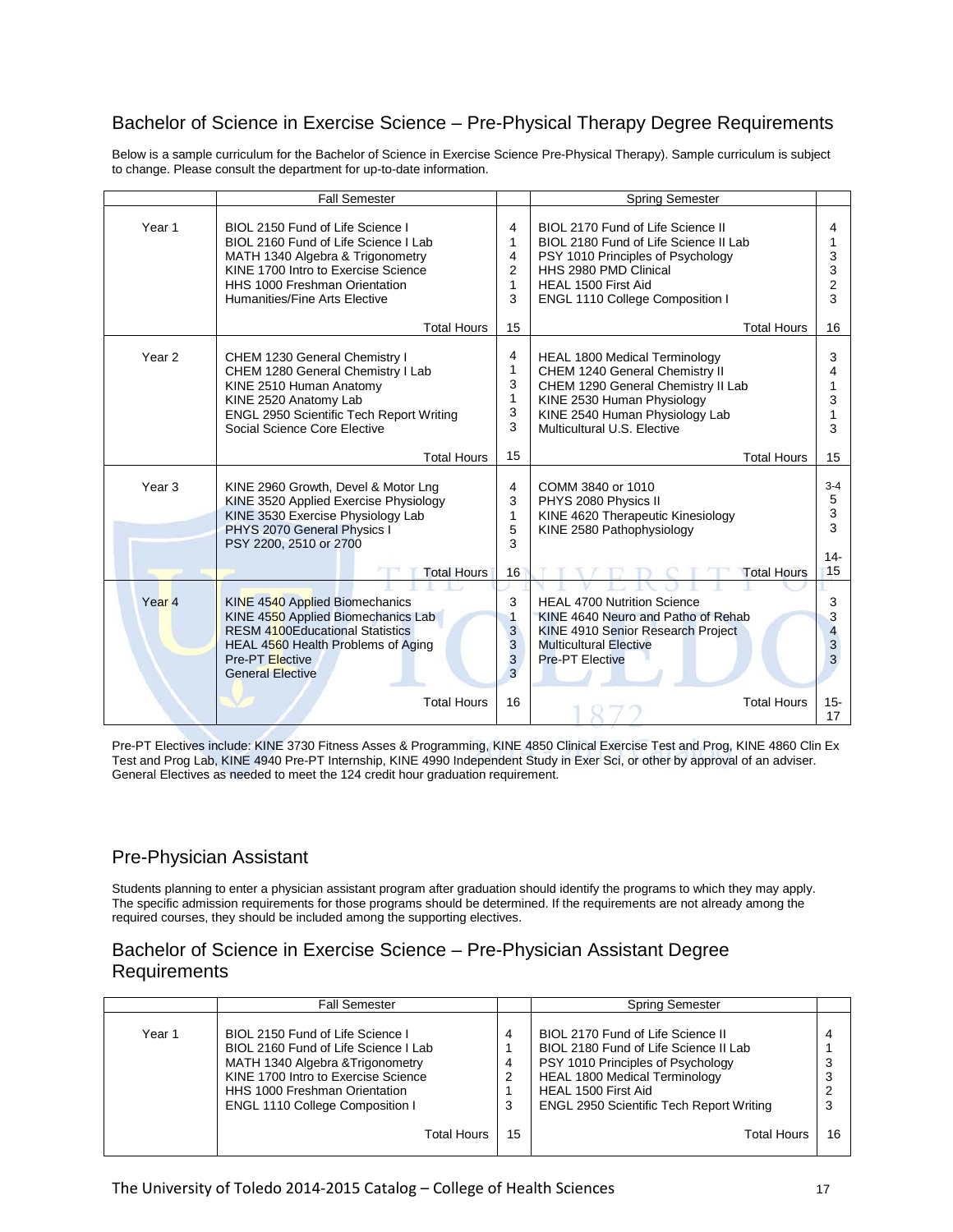| Year 2 | CHEM 1230 General Chemistry I<br>CHEM 1280 General Chemistry I Lab<br>KINE 2510 Human Anatomy<br>KINE 2520 Anatomy Lab<br>Humanities/Fine Arts Elective<br>Social Science Core Elective<br>Total Hours                   | 4<br>3<br>3<br>3<br>15       | CHEM 1240 General Chemistry II<br>CHEM 1290 General Chemistry II Lab<br>KINE 2530 Human Physiology<br>KINE 2540 Human Physiology Lab<br><b>Multicultural Elective</b><br>PSY 2510 Lifespan Developmental Psychology<br>Total Hours |                              |
|--------|--------------------------------------------------------------------------------------------------------------------------------------------------------------------------------------------------------------------------|------------------------------|------------------------------------------------------------------------------------------------------------------------------------------------------------------------------------------------------------------------------------|------------------------------|
| Year 3 | CHEM 2410 Organic Chemistry I<br>CHEM 2460 Organic Chemistry I Lab<br>BIOL 3030 Cell Biology (rec.)<br>KINE 2960 Growth, Devel & Motor Lng<br>KINE 3520 Applied Exercise Physiology<br>KINE 3530 Exercise Physiology Lab | 3<br>3<br>4<br>3<br>1        | CHEM 2420 Organic Chemistry II (rec.)<br><b>COMM 3840</b><br>BIOL 4030 Microbiology<br>BIOL 4040 Microbiology Lab<br>PHIL 3370 Medical Ethics<br>Pre-PA Elective                                                                   | 15<br>3<br>3<br>3<br>3       |
| Year 4 | Total Hours<br>KINE 4540 Applied Biomechanics<br>KINE 4550 Applied Biomechanics Lab<br><b>RESM 4100 Educational Statistics</b><br>PHYS 2070 General Physics I<br>Pre-PA Elective<br>Total Hours                          | 15<br>3<br>3<br>5<br>3<br>15 | Total Hours<br><b>HEAL 4700 Nutritional Science</b><br>KINE 4910 Senior Project<br><b>Multicultural Elective</b><br>Pre-PA Elective<br>Pre-PA Elective<br>Total Hours                                                              | 17<br>3<br>3<br>3<br>3<br>16 |

#### Minor in Exercise Science

A minor in exercise science is offered by the department of kinesiology to provide students from other departments across the University with the opportunity to gain experience in this area. The minor requires 22 credits of course work, including required lecture and lab courses in human anatomy, physiology, exercise physiology, and biomechanics, as well as elective courses taken from a variety of areas within exercise science. Students interested in completing the minor in exercise science should contact the department's academic adviser for additional information.

| Required - 18 hours<br><b>Required Course</b><br>KINE 1700 Introduction to Exercise Science<br>KINE 2510 Human Anatomy*<br>KINE 2520 Human Anatomy Lab*<br>KINE 2530 Human Physiology*<br>KINE 2540 Human Physiology Lab*<br>KINE 3520 Applied Exercise Physiology<br>KINE 3530 Applied Exercise Physiology Lab<br>KINE 4540 Applied Biomechanics<br>KINE 4550 Applied Biomechanics Lab | <b>Hours</b><br>2<br>1872<br>2014 - 2015 Catalog |
|-----------------------------------------------------------------------------------------------------------------------------------------------------------------------------------------------------------------------------------------------------------------------------------------------------------------------------------------------------------------------------------------|--------------------------------------------------|
| Electives - 6 hours<br>KINE 1110 Introduction to Athletic Training<br>KINE 2580 Human Pathophysiology for Health Care<br>KINE 2590 Microbiology and Infectious Diseases<br>KINE 2960 Growth, Development & Motor Learning<br>KINE 3240 Concepts of Exercise, Fitness & Health                                                                                                           | 2<br>3<br>3                                      |
| KINE 3680 Sport and Exercise Pharmacology<br>KINE 3850 Cardiac Dysrhythmia Interpretation<br>KINE 4850 Clinical Exercise Testing<br>KINE 4860 Clinical Exercise Testing Lab<br>KINE 4900 Independent Study                                                                                                                                                                              | $1 - 3$                                          |

\*Courses can be waived if the student has successfully completed comparable anatomy and physiology course work in another department within or outside The University of Toledo.

Students will be required to meet all of the prerequisites and co-requisites for the elective courses in the minor.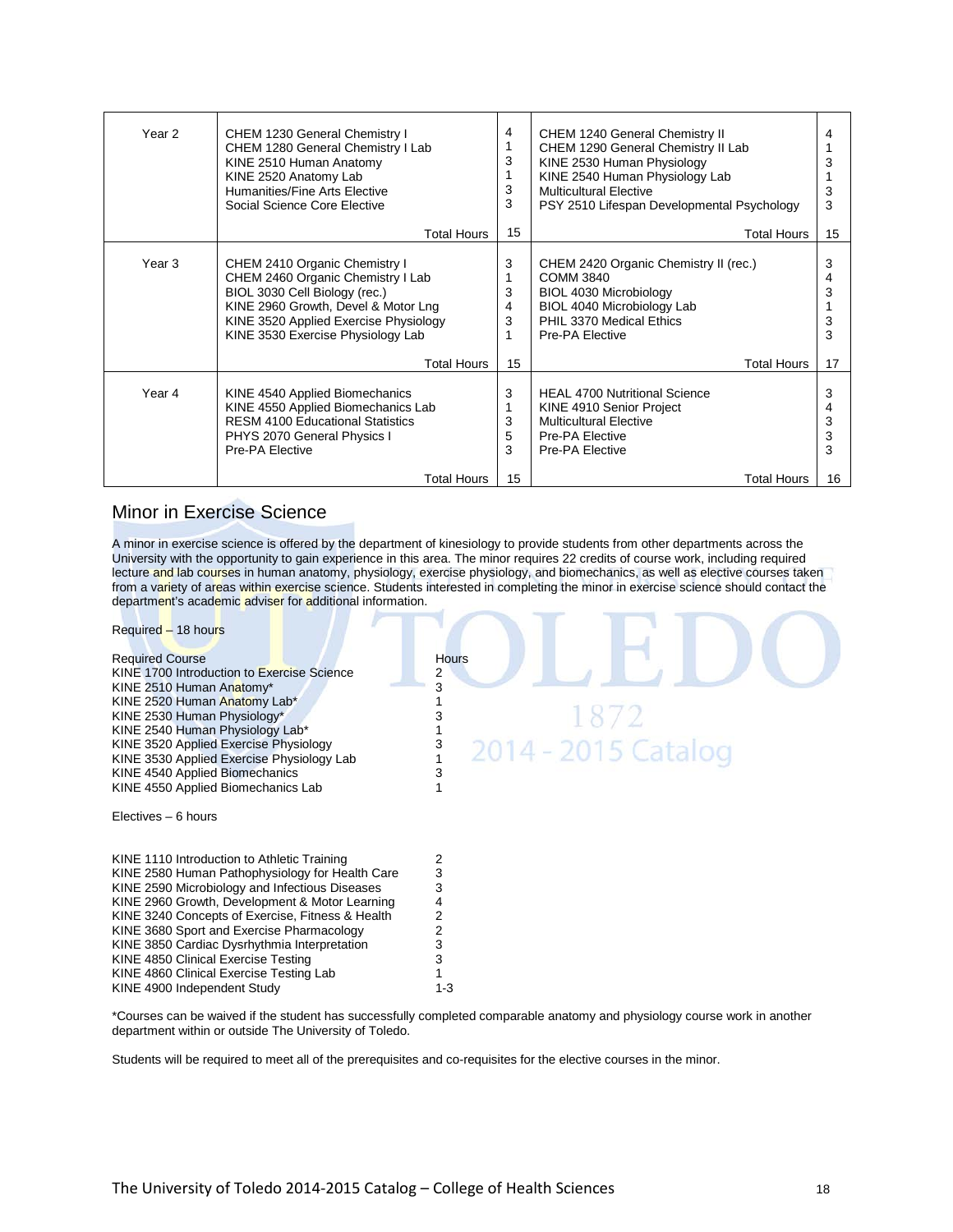# **Respiratory Care Program**

Respiratory care is an allied health specialty. Respiratory care practitioners work with physicians in the treatment, management, control, diagnostic evaluation and care of patients with deficiencies and abnormalities associated with the cardiopulmonary system.

Respiratory therapists treat a diverse group of patients ranging from newborn and pediatric patients to adults and the elderly. Disease states or conditions often requiring care include asthma, emphysema, chronic obstructive lung disease, pneumonia, cystic fibrosis, infant respiratory distress syndrome and conditions brought on by shock, trauma or post-operative surgical complications. Respiratory therapists also are involved in many specialty areas in the hospital, such as newborn labor and delivery, neonatal and pediatric intensive care units, pulmonary function laboratory, sleep laboratory and adult intensive care units. The baccalaureate degree prepares respiratory therapists to deliver respiratory care in the hospital, home and alternative care sites.

The respiratory therapist with an earned baccalaureate is an advanced-level practitioner who is eligible to sit for the national board exam for entry-level certification, to become registered as an advanced practitioner, and to take specialty examinations in perinatal/pediatrics and pulmonary function technology.

#### Selective Admissions Requirements

Acceptance into the respiratory care program is limited due to the number of students who can be accommodated by the faculty and clinical facilities. Once admitted to the University, students must file a separate application for the respiratory care program with the program selective admissions committee. Selective admission criteria are listed below.

- Complete the following courses (or their equivalent or higher) with a grade of C or better: ENGL 1110 College Composition I; ENGL 1130 College Composition II; HEAL 1800 Medical Terminology; CHEM 1120 Chemistry for Health Sciences; and KINE 2560 Anatomy & Physiology I, and KINE 2460 Anatomy & Physiology I Lab; and KINE 2570 Anatomy & Physiology II, and KINE 2470 Anatomy & Physiology II Lab, Math 1320 (College Algebra), and KINE 2590 (Microbiology and Infectious Diseases).
- Minimum cumulative GPA of 2.5
- In addition to cumulative GPA, the student's GPA in the courses fulfilling the math and science prerequisite course requirements (MATH 1320, CHEM 1120, KINE 2460, 2470, 2560, 2570, and 2590) will be evaluated.

#### **Requirements**

The Respiratory Care Program complies with the American with Disabilities Act (ADA). If a prospective student is unable to meet the required "Functional Abilities/Core Performance Standards," the student may consult with Program faculty and with an Accessibility Specialist from The University of Toledo Office of Accessibility to determine, on a case by case basis, if reasonable accommodations can be made that would permit the student to meet these "Functional Abilities/Core Performance Standards" and thus enter into the program. For a list of physical requirements see:

[http://www.utoledo.edu/healthsciences/depts/kinesiology/respiratorycare/pdfs/Respiratory\\_Care\\_Student\\_Handb.pdf](http://www.utoledo.edu/healthsciences/depts/kinesiology/respiratorycare/pdfs/Respiratory_Care_Student_Handb.pdf)

Other requirements include:

• Physical exam form and Fit for Duty Form



- Positive Hepatitis B antibody titer or evidence of completion of 3-shot Hepatitis B vaccination series
- Positive antibody titers for Rubella, Rubeola, Mumps, and Varicella. If titers are not positive, vaccination must be completed
- Tuberculosis 2-step skin test (yearly). If positive, must have negative chest x-ray
- Evidence of tetanus and diphtheria vaccination within last 10 years
- Annual multivalent flu vaccination

#### Bachelor of Science in Respiratory Care

Students should follow and complete the degree requirements as displayed in the baccalaureate respiratory care program of study chart.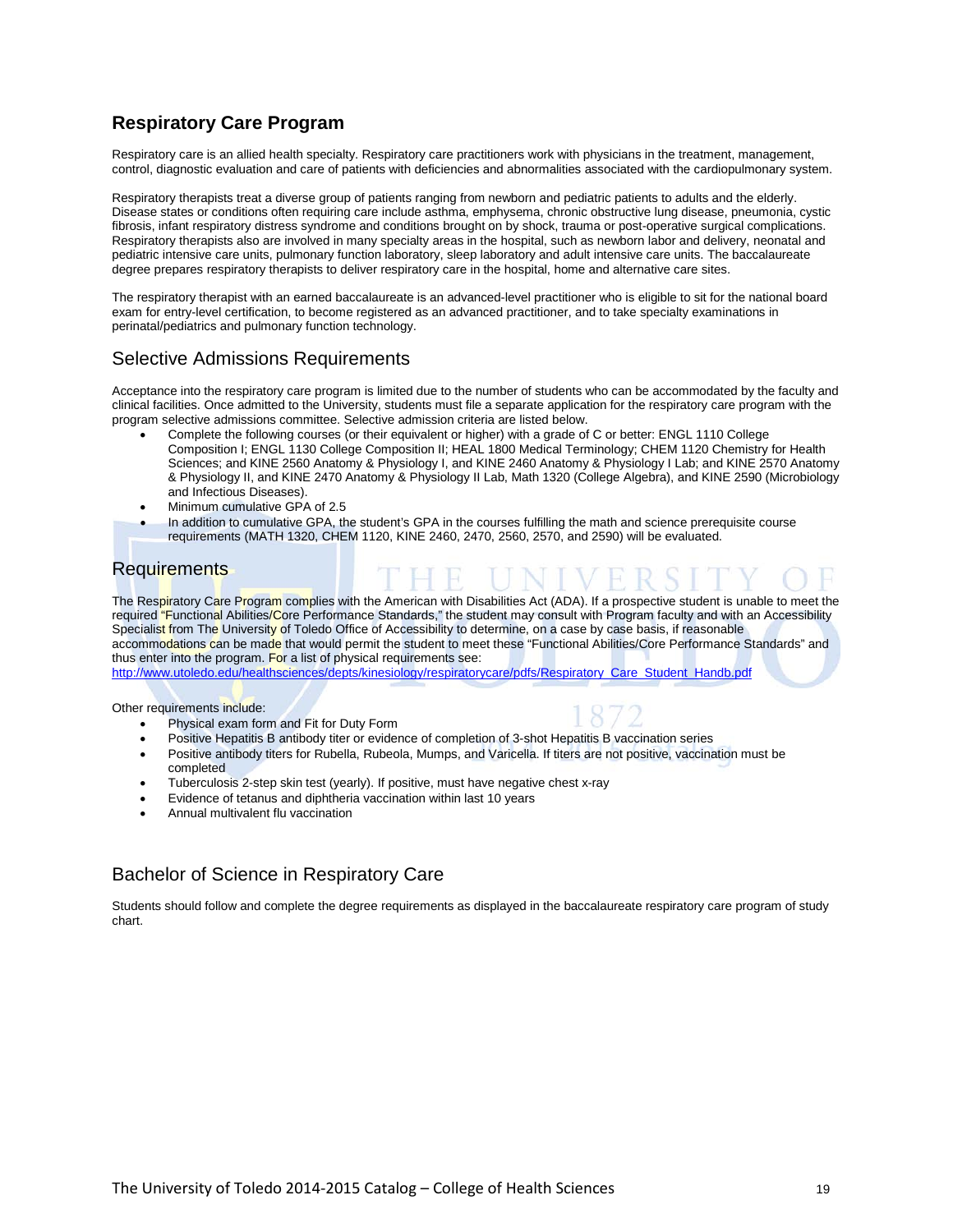#### Bachelor of Science in Respiratory Care – Degree Requirements

Below is a sample curriculum for the Bachelor of Science in Respiratory Care. Sample curriculum is subject to change. Please consult the department for up-to-date information.

|                   | <b>Fall Semester</b>                                                                                                                                                                                                            |                                     | <b>Spring Semester</b>                                                                                                                                                                                                                           |                                               | Summer Sem                                                                                                                   |
|-------------------|---------------------------------------------------------------------------------------------------------------------------------------------------------------------------------------------------------------------------------|-------------------------------------|--------------------------------------------------------------------------------------------------------------------------------------------------------------------------------------------------------------------------------------------------|-----------------------------------------------|------------------------------------------------------------------------------------------------------------------------------|
| Year <sub>1</sub> | HHS 1000 College Orientation<br>KINE 2560 Anatomy & Physiology I<br>KINE 2460 Anatomy & Physiology I Lab<br>MATH 1320 College Algebra<br><b>HEAL 1800 Medical Terminology</b><br>ENGL 1110 College Comp I<br><b>Total Hours</b> | 1<br>3<br>1<br>3<br>3<br>3<br>14    | ENGL 1130 or higher College Comp II<br>PHIL 1020 Critical Thinking<br>KINE 2570 Anatomy & Physiology II<br>KINE 2570 Anatomy & Physio II Lab<br>CHEM 1120 Chemistry for Health Sci<br><b>Total Hours</b>                                         | 3<br>3<br>3<br>1<br>4<br>14                   |                                                                                                                              |
| Year 2            | KINE 2590 Microbiology & Inf Disease<br>HEAL 3800 Death & Dying<br>CMPT 1100 Computer Info Applications<br><b>Professional Support Elective</b><br><b>Multicultural Elective</b><br><b>Total Hours</b>                          | 3<br>3<br>3<br>3<br>3<br>15         | <b>HEAL 4700 Nutrition Science</b><br>PHIL 3370 Medical Ethics<br>PSY 1010 Intro to Psychology<br><b>Professional Support Elective</b><br><b>Humanities Elective</b><br><b>Total Hours</b>                                                       | 3<br>3<br>3<br>3<br>3<br>15                   | <b>RCBS</b><br>3010Respiratory<br><b>Fundamentals</b><br><b>RCBS 3020</b><br>Respiratory<br>Care Practice<br>(Total Hours 8) |
| Year <sub>3</sub> | RCBS 3110 Resp Care Therapeutics<br>RCBS 3120 Resp Care Practice II<br>RCBS 3130 Cardiopulmonary Diagnos<br><b>Total Hours</b>                                                                                                  | 4<br>$\overline{7}$<br>4<br>15      | RCBS 3210 Resp Care Therapeutics II<br>RCBS 3220 Respira Care Practice III<br>RCBS 3230 Cardiopulmonary Diagn<br>Social Science Elective<br><b>Total Hours</b>                                                                                   | 4<br>7<br>3<br>3<br>17                        |                                                                                                                              |
| Year <sub>4</sub> | RCBS 4140 Integrated Clinical Prac I<br>RCBS 4150 Neonatal/Pediatric Res.<br><b>RCBS 4160 Clinical Assessment</b><br>RCBS 4700 Res Analysis in Res Care<br><b>Total Hours</b>                                                   | 4<br>$\overline{4}$<br>3<br>3<br>14 | RCBS 3300 Adv Cardiac Life Support<br>RCBS 4240 Integrated Clinical Prac II<br>RCBS 4510 Resp Care in Alt. Sites<br>RCBS 4800 Issues in Prof Practice<br>RCBS 4810 Prep for Prof Practice<br><b>Multicultural Elective</b><br><b>Total Hours</b> | $\overline{A}$<br>3<br>3<br>3<br>1<br>3<br>14 |                                                                                                                              |

Professional Support Electives – choose 2

HEAL 2500 Personal Health **HEAL 2500 Personal Health Care**<br>HEAL 2700 Community Health **HEAL 2700 Community Health** Care HEAL 2700 Community Health **HEAL 2700 Community Health Care**<br>HCAR 4530 Problem Solving in the Health Care Enviror HEAL 4560 Health Problems of Aging Health Care Finance<br>HEAL 4800 Public Health Research & Statistics HEAR 4740 Polysomnography I HEAL 4800 Public Health Research & Statistics **REAL 4800 Public Health Research & Statistics** RCBS 4740 Polysomnography II<br>HIM 3200 Health Care Resources, Payers & Consumers RCBS 4760 Polysomnography II HIM 3200 Health Care Resources, Payers & Consumers

HCAR 4530 Problem Solving in the Health Care Environment

# Respiratory Care Degree Completion Track (R.R.T. to B.S. R.T.)

The program is designed as a nontraditional track for individuals who have completed an associate's degree in respiratory care and have already earned the Registered Respiratory Therapist (RRT) credential granted by the National Board for Respiratory Care. The program includes upper division professional courses, which are contained in the traditional bachelor's program, but allows for student selection of an area of specialization to enhance professional growth. In addition, the professional support courses encompass many issues in health care and health education that are relevant to the practicing professional.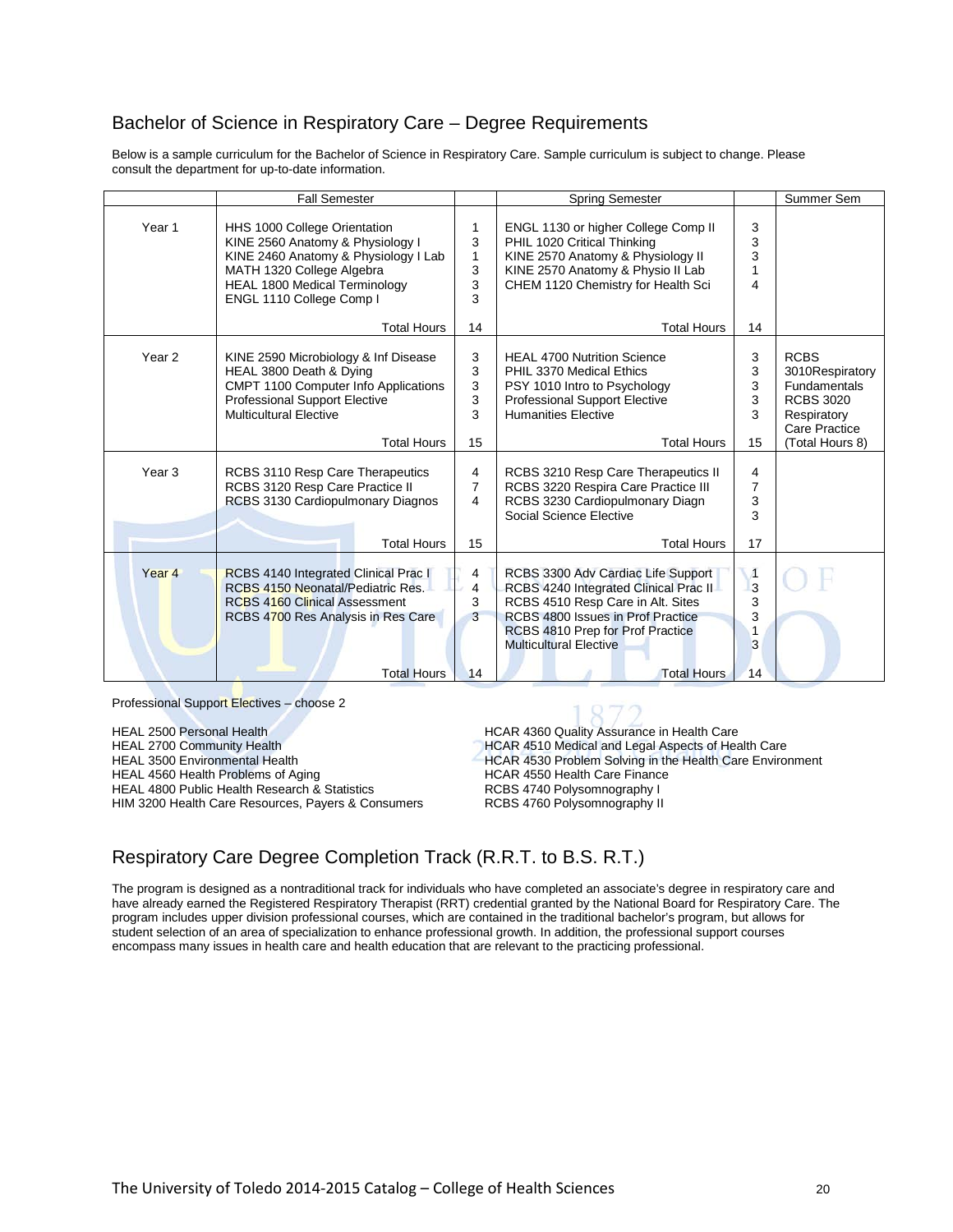#### Bachelor of Science Degree Requirements for Completion Track

To complete the Bachelor of Science degree in respiratory care, a student must take 124 semester hours and maintain a minimum GPA of 2.0 at the University of Toledo. A minimum of 64 hours must be taken at the 2000 to 4000 levels, with a minimum of 32 hours at the 3000 and 4000 levels.

| Requirement<br>University Core Curriculum<br>Lower Division Professional Courses<br><b>Upper Division Professional Courses</b><br>Required Professional Courses - 7<br>Area of Specialization - 6<br><b>Professional Support Courses</b><br><b>General Electives</b><br>Minimum total hours                   | Hours<br>27-30<br>30-35<br>13<br>22<br>$21 - 26$<br>124  |
|---------------------------------------------------------------------------------------------------------------------------------------------------------------------------------------------------------------------------------------------------------------------------------------------------------------|----------------------------------------------------------|
| Required Courses - 7 hours<br><b>RCBS 4160 Clinical Assessment</b><br>RCBS 3300 Advanced Cardiac Life Support<br>RCBS 4700 Research Analysis in Respiratory Care                                                                                                                                              | 3<br>1<br>3                                              |
| Area of Specialization – Select a minimum of 6 hours<br>RCBS 4150 Neonatal/Pediatric Respiratory Care<br>RCBS 3230 Cardiopulmonary Diagnostics II<br>RCBS 4510 Respiratory Care in Alternate Sites<br>RCBS 4800 Issues in Professional Practice<br>RCBS 4740 Polysommography I<br>RCBS 4760 Polysommography I | 4<br>3<br>3<br>3<br>3<br>3                               |
| Professional Support Courses - 16 hours<br>HCAR 4360 Quality Assurance in Health Care<br>HCAR 4530 Problem Solving in the Health Care Environ<br>HCAR 4510 Medical and Legal Aspects of Health Care<br><b>HCAR 4550 Health Care Finance</b><br><b>PHIL 3370 Medical Ethics</b>                                | 3<br>$\frac{4}{3}$<br>ERSITY<br>3<br>3                   |
| Professional Support Electives - 6 hours<br><b>HEAL 3500 Environmental Health</b><br>HEAL 3800 Death and Dying<br>HEAL 4560 Health Problems of Aging<br><b>HEAL 4700 Nutritional Science</b><br><b>HEAL 4800 Public Health Research and Statistics</b><br>HIM 3200 Healthcare Resources, Payers & Consumers   | $\overline{\mathbf{3}}$<br>3<br>3<br>3<br>1872<br>3<br>3 |
| <b>General Electives</b>                                                                                                                                                                                                                                                                                      | 2015 Catal<br>$21 - 26$                                  |

#### **Department of Rehabilitation Sciences**

#### **Occupational Therapy Program**

The program in occupational therapy is on the graduate level. Pre-occupational therapy programs are provided in the department of kinesiology and the department of health and recreation professions. In addition, students wishing to explore occupational therapy as a career option should enroll in

OCCT 2550 Purposeful Living: The Role of Occupational Therapy – 3 hours

#### **Physical Therapy Program**

The program in physical therapy is provided on the graduate level. The pre-physical therapy program is provided in the department of kinesiology. Students are encouraged to review the admission requirement of the graduate physical therapy program while preparing as an undergraduate student.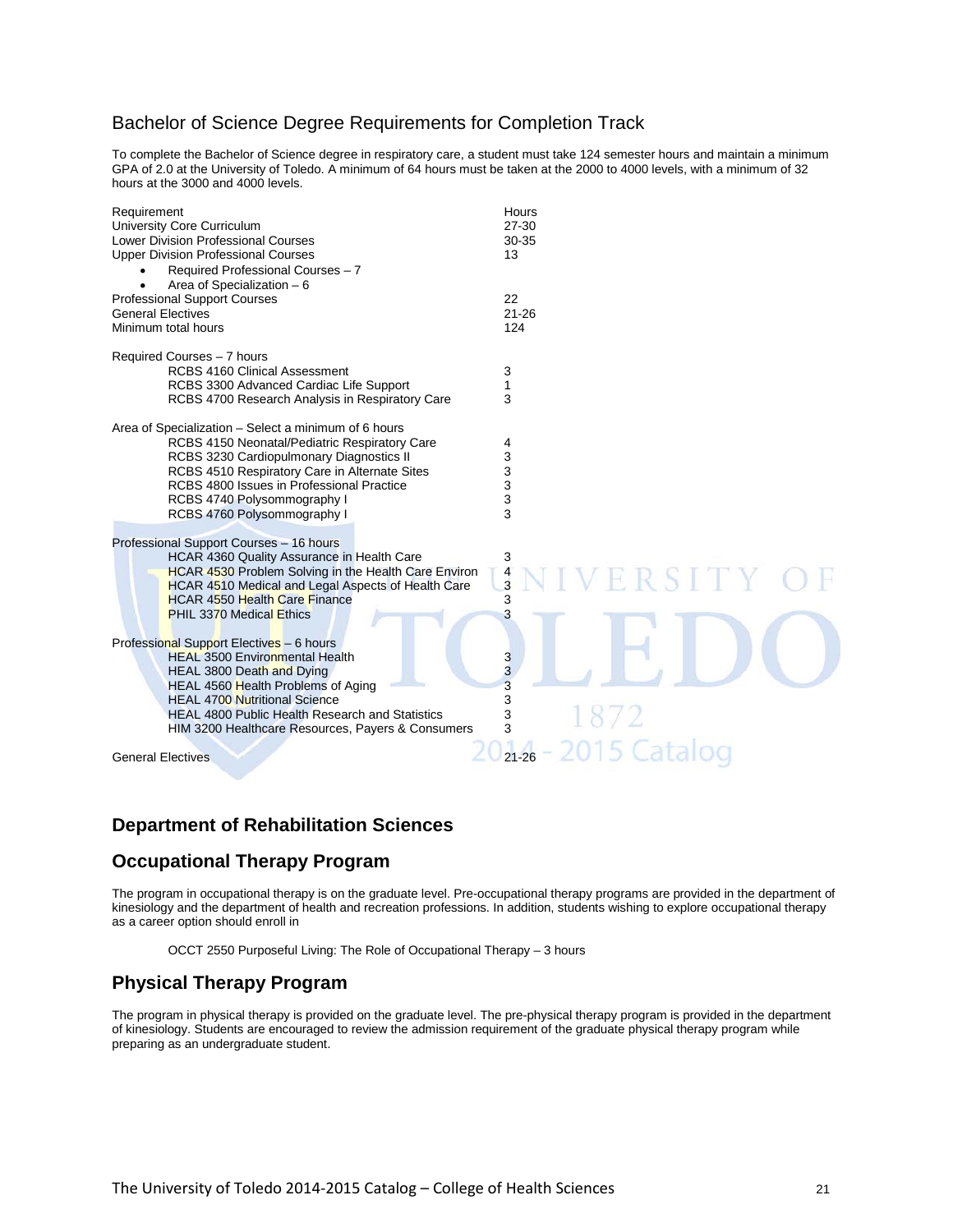## **Speech-Language Pathology Program**

The program provides course work in communication disorders which prepares the student for graduate work in speech-language pathology. The strengths of the program include supervised clinical experiences on the undergraduate level, undergraduate foundations in normal speech processes and language development and introductory courses in communication disorders. A master's degree is one of the requirements for licensure and certification as a speech-language pathologist.

#### Requirements

The University of Toledo admits and matriculates qualified speech-language pathology students in accordance with the UT Policy of Nondiscrimination on the Basis of a Disability, The Americans with Disabilities Act, Section 504 of the Rehabilitation Act of 1973, The State of Ohio Revised Code, and other applicable statutes and regulations relating to equality of opportunity.

The Essential Functions provide information to allow a candidate to make an informed decision for application and are a guide to accommodation of students with disabilities. Academic adjustments can be made for disabilities in some instances, but a student must be able to perform the essential functions of a speech language pathologist independently either with or without reasonable accommodation.

Many physical, behavioral and social, and cognitive and intellectual abilities are necessary for satisfactory mastery of the academic and clinical curriculum and professional responsibilities in the field of speech-language pathology. Essential physical abilities include, but are not limited to, the ability to visually monitor patient responses and materials and to make judgments about speech and acoustic signals. Examples of behavioral and social attributes include maintaining emotional and mental health necessary to use one's intellectual abilities, to promptly complete responsibilities, and to develop appropriate relationships with faculty, supervisors, staff, peers, clients, parents or caregivers, and other professionals. Essential cognitive and intellectual abilities include, among others, demonstrating the mental capacity to learn and assimilate professional information, including the ability to comprehend oral and written professional literature and reports; ability to write discipline-specific papers and clinical reports in Standard American English; ability to speak Standard American English intelligibly and to discriminate correct production of and model Standard American English phonemes, vocabulary, grammatical forms, and prosodic patterns. We urge applicants to ask questions about the program's technical standards for clarification and to determine whether they can meet the requirements with or without reasonable accommodations. Such questions may be directed to the Program Director or the Academic Enrichment Center on campus.

Each student, while enrolled in the didactic and clinical portions of the speech-language pathology curriculum, is required to complete various immunizations: Positive MMR titers, Positive Varicella titer, Positive Heb B titer, Hep B Vaccination Series, Current Tdap, 2-step Initial TB test, and 1-step Annual TB test, as specified in the Student Health Form Packet in the Appendix of the Speech-Language Pathology Program Student Handbook.

For detailed information see[: http://www.utoledo.edu/healthsciences/depts/rehab\\_sciences/speech/formsandhandbook.html](http://www.utoledo.edu/healthsciences/depts/rehab_sciences/speech/formsandhandbook.html)

**Students are prohibited to engage in laboratory activities or to attend clinical facilities if this information is not on file for the current year.** It should also be noted that some clinical education sites have **additional health requirements** (flu shots, drug screens, etc.). All expenses incurred in obtaining a physical, necessary laboratory tests, immunizations and additional health requirements are the responsibility of the student.

All speech-language pathology students are required to complete both an Ohio BCI&I check and an FBI criminal background check prior to participating in any clinical experiences.

#### Bachelor of Science in Speech-Language Pathology Degree Requirements

Below is a sample curriculum for the Bachelor of Science in the speech-language pathology program. Sample curriculum is subject to change. Please consult the department for up-to-date information. All course pre-requisites must be met. Other than KINE 2460 and 2560, non-SLP courses may be taken in a different order than shown.

|        | <b>Fall Semester</b><br><b>Spring Semester</b>                                                                                                                                                 |                       |                                                                                                                                                                                                      |    |
|--------|------------------------------------------------------------------------------------------------------------------------------------------------------------------------------------------------|-----------------------|------------------------------------------------------------------------------------------------------------------------------------------------------------------------------------------------------|----|
| Year 1 | MATH 2600<br>PSY 1010 Principles of Psychology<br>SOC 1010 Intro to Sociology<br>ENGL 1110 College Composition I<br>HHS 1000 Freshman Orientation<br>SLP 2400 Intro to Communication Disorders | 3<br>3<br>3<br>3<br>3 | Humanities/Fine Arts Elective<br>KINE 2560 Anatomy & Physiology I<br>KINE Anatomy & Physiology I Lab<br>ENGL 2960 or Comp II<br>HEAL 1800, 2500, 4560, COUN 2220, or 4080<br><b>General Elective</b> |    |
|        | <b>Total Hours</b>                                                                                                                                                                             | 16                    | <b>Total Hours</b>                                                                                                                                                                                   | 16 |
| Year 2 | SLP 3020 Anat & Phy of Comm Mechanism<br>SLP 3030 Normal Language Acquisition<br>HEAL 1500 First Aid<br><b>General Electives</b>                                                               | 4<br>3<br>2<br>6      | SLP 3010 Phonetics<br>SLP 3140 Analyzing Language<br>Humanities/Fine Arts Elective<br><b>General Elective</b>                                                                                        | 6  |
|        | <b>Total Hours</b>                                                                                                                                                                             | 15                    | <b>Total Hours</b>                                                                                                                                                                                   | 17 |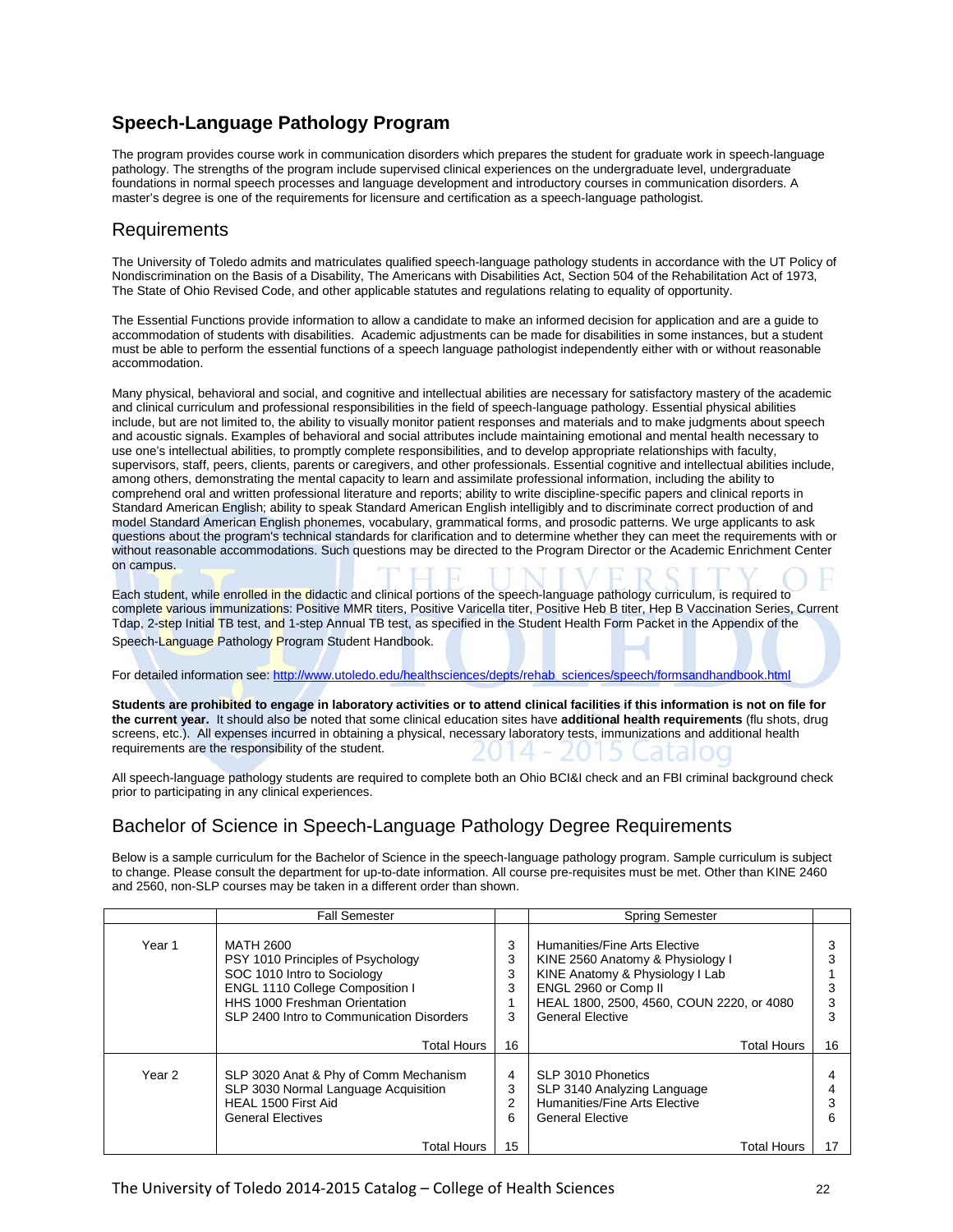| Year 3 | SLP 3150 Speech Science<br>SLP 3170 Hearing Science<br>SLP 3200 Artic & Phonology<br><b>Multicultural Elective</b><br><b>General Elective</b> | 3<br>2<br>4<br>3<br>3 | SLP 3300 Artic & Phonology<br>SLP 3800 Methods for Clinical Intervention<br>(requires > 3.25 GPA)<br>HEAL 1800, 2500, 4560, COUN 2220 or 4080<br>Multicultural or General Elective<br>SLP 3400 Audiology |     |
|--------|-----------------------------------------------------------------------------------------------------------------------------------------------|-----------------------|----------------------------------------------------------------------------------------------------------------------------------------------------------------------------------------------------------|-----|
|        | <b>Total Hours</b>                                                                                                                            | 15                    | <b>Total Hours</b>                                                                                                                                                                                       | 13  |
| Year 4 | SLP 4000 Beginning Clinical Practicum<br>SPED 2040 Perspectives<br><b>General Elective</b>                                                    | 2<br>3<br>12          | SLP 4350 Concomitant Disorders<br>SPED 4110 or 4120 Mod/Intensive<br><b>General Electives</b>                                                                                                            |     |
|        | <b>Total Hours</b>                                                                                                                            | 17                    | <b>Total Hours</b>                                                                                                                                                                                       | 15  |
|        |                                                                                                                                               |                       | Total credits must equal or exceed                                                                                                                                                                       | 124 |

NOTE: Students must earn a "C" or higher grade in all major courses as well as those courses that meet ASHA and Ohio Department of Education requirements. See program check sheet provided by the advisor for additional information. Graduate program requirements may be higher.

# **Transfer Students in Speech-Language Pathology**

Below is a sample curriculum for the Bachelor of Science in the speech-language pathology program for transfer students. Sample curriculum is subject to change. Please consult the department for up-to-date information. All course pre-requisites must be met.

|                   | <b>Fall Semester</b>                                                                                                       |                     | <b>Spring Semester</b>                                                                                   |     |
|-------------------|----------------------------------------------------------------------------------------------------------------------------|---------------------|----------------------------------------------------------------------------------------------------------|-----|
| Year 1            | SLP 2400 Intro to Communication Disorders<br>SLP 3020 Anat & Phy of Comm Mechanism<br>SLP 3030 Normal Language Acquisition | 3<br>4              | SLP 3140 Analyzing Language<br>SLP 3150 Speech Science                                                   |     |
| Year <sub>2</sub> | <b>SLP 3010 Clinical Phonetics</b><br>SLP 3300 Language Disorders<br>SLP 3170 Hearing Science                              | $\overline{4}$<br>2 | SPL 3200 Articulation & Phonology<br>SLP 3800 Methods for Clinical Intervention<br>(requires > 3.25 GPA) |     |
| Year <sub>3</sub> | <b>SLP 3400 Audiology</b><br><b>SLP 4000 Beginning Clinical Practicum</b><br>SPED 2040 Perspectives                        | 3                   | SLP 4350 Concomitant Disorders<br>SPED 4110 or 4120 Mod/Intensive                                        |     |
|                   |                                                                                                                            |                     | Total credits must equal or exceed                                                                       | 124 |

NOTE: Students must earn a "C" or higher grade in all major courses as well as those courses that meet ASHA and Ohio Department of Education requirements. To get into the clinical sequence of courses and graduate school require a higher GPA (SLP  $3800 \ge 3.25$  GPA).

# **College of Health Sciences**

**Amy Allen,** 2003, assistant professor B.E., M.Ed., Ph. D. The University of Toledo

**Peggy Arnos**, 2011, lecturer B.A., M.S., Ph.D., The University of Toledo

**Jamal Bittar,** 2003, senior lecturer B.A., M.A., The University of Toledo

**Craig Black,** 1979, associate professor Ph.D., Dartmouth College; RRT-NPS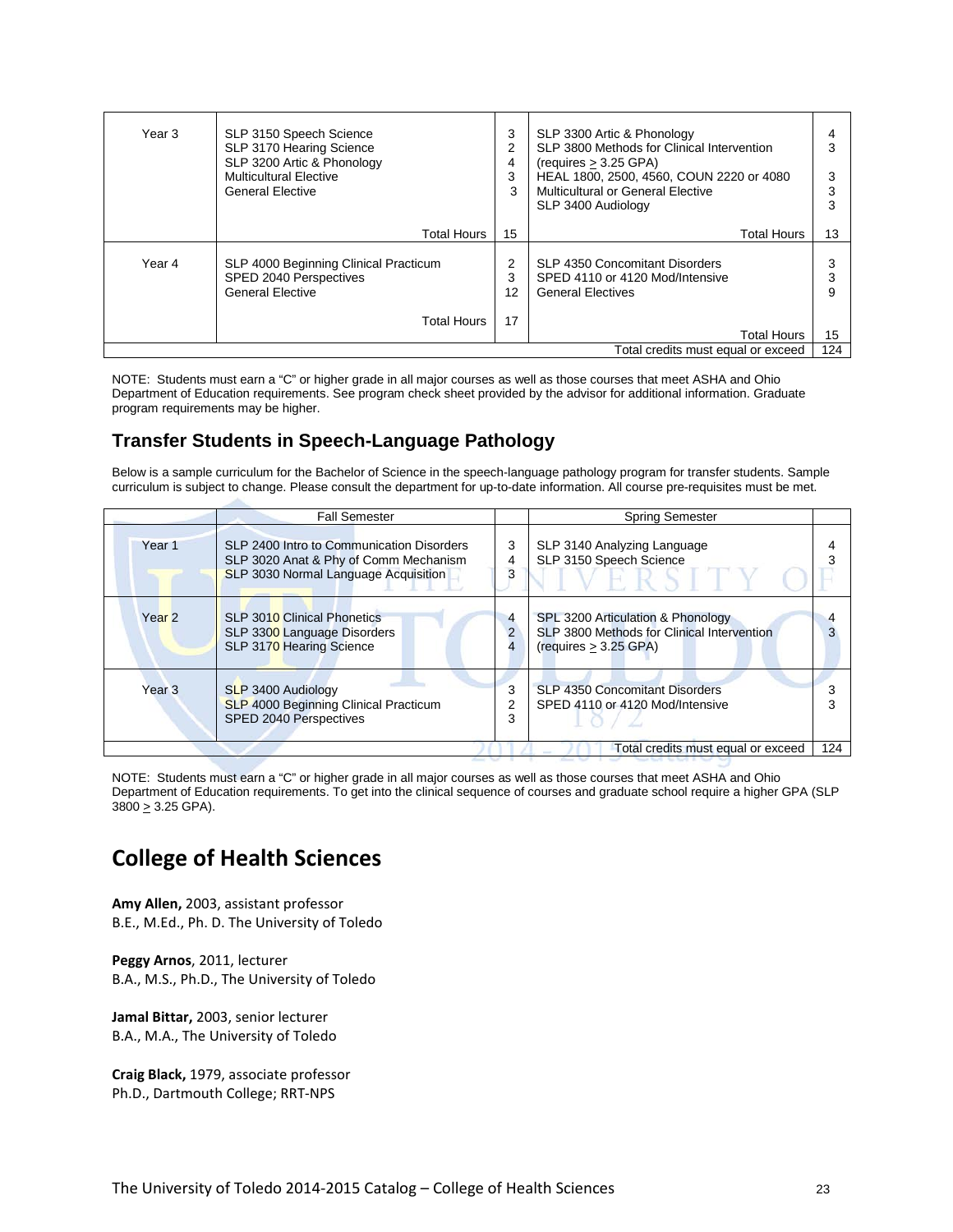**Debra J. Boardley,** 1994, professor B.S., Youngstown State University; M.H.S., Washington University; Ph.D., University of South Carolina

**Amy Both,** 1994, clinical assistant professor B.S., The Ohio State University; M.H.S., University of Indianapolis

**Lucinda E. Bouillon,** 2014, associate professor B.Ed., M.Ed., Ph.D., The University of Toledo, M.PT, University of Findlay

**Heath B. Buckley,** 2009, assistant professor B.A., Bowling Green State University; M.A., The University of Toledo

**Lynne Chapman,** 1996, clinical assistant professor B.S., M.S., Eastern Michigan University

**Julie Coyle,** 2010, lecturer M.Ed, The University of Toledo

**Melanie Criss,** 2008, clinical assistant professor B.B.A, Campbell University; M.O.T., Medical College of Ohio; O.T.D., Chatham University

**Joseph A. Dake,** 2006, professor and chair B.A., M.P.H., Ph.D., The University of Toledo

**David Dewey,** 2014, lecturer B.S., Ohio State University; MBA, The University of Toledo

**Lee Ellis,** 1989, professor B.A., University of Maine - Portland; M.A., University of Maine - Orono; Ph.D., Ohio University

**Elyce Ervin,** 2003, senior lecturer B.S., M.S., Youngstown State University

2014 **Rodney M. Gabel**, 2011, professor B.S., M.S., Bowling Green State University; Ph.D., The Pennsylvania State University

**Jennifer Glassman**, 2007, lecturer B.A., M.A., The University of Toledo

**Tavis Glassman,** 2008, associate professor B.Ed., M.S.Ed., The University of Toledo; M.P.H., The Ohio State University; Ph.D., University of Florida

**Beth Ann Hatkevich,** 2007, clinical associate professor A.A.S., Lourdes College; B.S., The University of Toledo; MOT, Medical College of Ohio; Ph.D., Capella University

**Heather L. Hug,** 2007, associate lecturer B.S., Defiance College; M.S., Bowling Green State University

**Stephanie Hughes,** 2013, assistant professor B.A., University of Oregon; M.A., Central Michigan University; Ph.D., Bowling Green State University

**Aileen Hunt**, 2011, lecturer B.A. Ashland University; M.A., University of Akron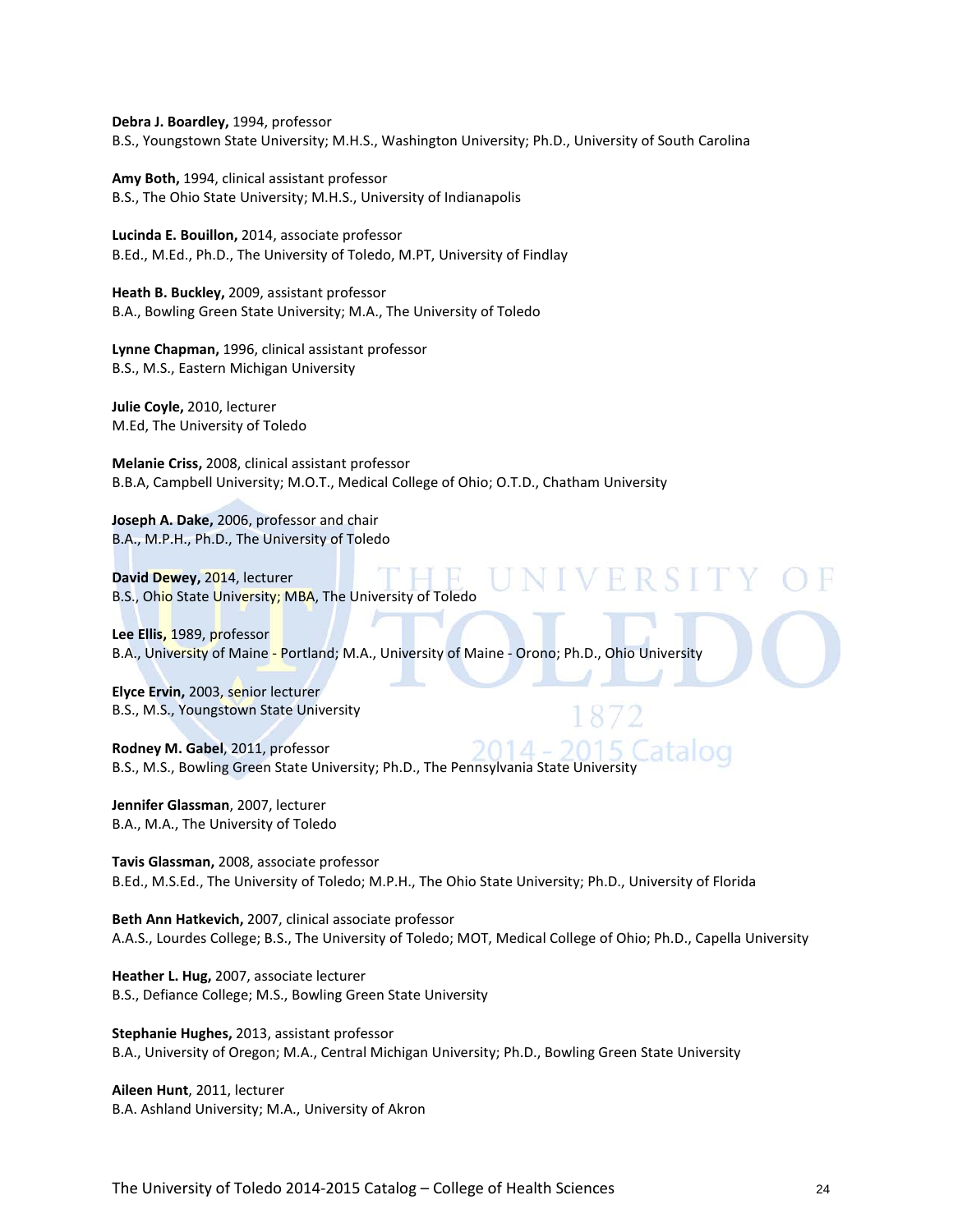**Marie Janes,** 2002, lecturer M.Ed, Bowling Green State University; RHIA

**Timothy R. Jordan,** 2001, professor B.S.E., Bowling Green State University; M.Ed., Ph.D., The University of Toledo

**Kerri Knippen,** 2007, lecturer MPH, Northwest Ohio Consortium of Public Health; B.S., Bowling Green State University

**Barbara Kopp Miller,** 1991, professor and executive associate dean for research and quality B.S., M.A., Ph.D., Bowling Green State University, Bowling Green, Ohio

**Ruthie Kucharewski,** 1998, professor B.S., Kent State University; M.Ed., The University of Toledo; Ph.D., Bowling Green State University

**David Kujawa,** 1996, clinical assistant professor, director of clinical affairs B.S., Marquette University; M.B.A., The University of Findlay

**Abraham D. Lee,** 1999, associate professor B.S., Kyungpook National University; M.S., Yonsei University; M.S., Northeastern Illinois University; Ph.D., Arizona State University; M.S., Texas Woman's University

RRS

15 Catalog

**Sarah Long,** 2009, visiting assistant professor B.S., Miami University; M.S., University of Toledo

**Eric L. Longsdorf,** 2001, associate professor B.Ed., M.Ed., Ph.D., The University of Toledo

**Wendy Maran,** 2010, lecturer B.S., Ohio State University; M.A., The University of Toledo

**Henry Marshall,** 2000 lecturer B.A., The University of Toledo; M.A., Siena Heights University

**Michelle Masterson,** 1998, associate professor and chair B.S., Bowling Green State University; M.Ed., Ph.D., The University of Toledo

**Alice McAfee,** 1986, associate professor B.S., Allegheny College; M.A., Siena Heights College; Ph.D., University of Pittsburgh

**Kimberly R. McBride,** 2014, assistant professor B.A., California State University – Sacramento; M.A., Humboldt State University; Ph.D., Indiana University

**Thomas J. McLoughlin,** 2004, associate professor B.S., Ithaca College; M.A., Adelphi University; Ph.D., The University of Toledo

**Caroline Menezes,** 2008, associate professor B.Sc., M.Sc., University of Madras; M.A., Ohio University; Ph.D., The Ohio State University

**Alexia E. Metz,** 2007, associate professor B.A. Eastern Michigan University, Ph.D. Northwestern University

**Jody Morris,** 2014, lecturer B.Ed., M.S., The University of Toledo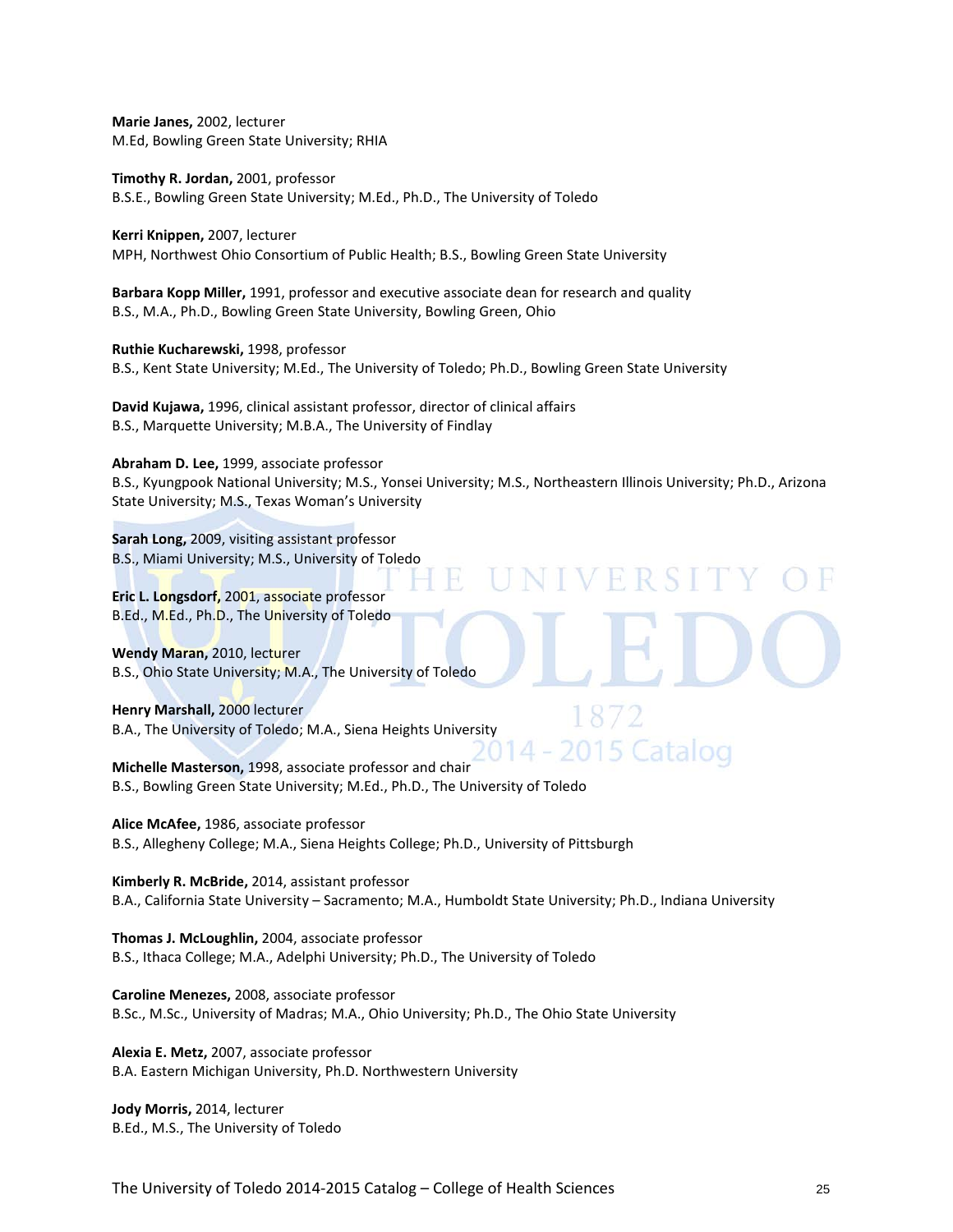**Lori A. Pakulski,** 2000, professor B.A., Michigan State University; M.S., Ph.D., Bowling Green State University

**Mirella G. Pardee,** 1978, associate professor R.N., B.S.N., The University of Toledo; M.S.N., Wayne State University

**Joseph Pellerito, Jr.,** 2014, associate professor B.S., Western Michigan University; M.S., Johns Hopkins University; Ph.D., Wayne State University

**Francis X. Pizza,** 1998, professor B.Ed., The University of Toledo; M.A., Adelphi University; Ph.D., The University of Toledo

**Andrea Reams**, 2005, lecturer B.S., Northwestern University; M.Ed., The University of Toledo

**Martin S. Rice,** 1997, professor B.S., The Pennsylvania State University; M.S., Western Michigan University; Ph.D., The Pennsylvania State University

**Barry W. Scheuermann,** 2003, associate professor and associate dean B.A., Ph.D., University of Western Ontario

**Beverly J. Schmoll,** 2008, professor and dean B.S., M.A., Wayne State University; Ph.D., Michigan State University

#### **Nilgun Sezgenis,** 2008, lecturer

A.A.S., Owens Community College; B.S., Franklin University; MPH, Northwest Ohio Consortium for Public Health The University of Toledo and Bowling Green State University

VERSITY

**Jiunn-Jye Shen,** 2010, associate professor B.Ed., National Taiwan Normal University; MSPH, Kaohsiung Medical University; Ph.D. University of Texas, Austin

**Shipra Singh,** 2014, assistant professor M.B.B.S., Mahatma Ganhdi Memorial Medical College, Indore; M.P.H., Ph.D., University of Michigan

**Tori Smith,** 2007, clinical assistant professor B.S., Michigan State University; M.S., Duke University

**Michael Tevald,** 2010, assistant professor B.A., MPT, University of Delaware; Ph.D., Virginia Commonwealth University

**Abbey Thomas,** 2010, assistant professor B.S., Pennsylvania State University; M.Ed., University of Virginia; Ph.D., University of Michigan

**Julie Jepsen Thomas**, 1995, professor B.S., University of Minnesota; M.H.E. Medical College of Georgia; Ph.D. University of Minnesota

**Amy Thompson,** 2009, professor B.S., Central Michigan University; M.S., Ed., Ph.D., The University of Toledo

**Christa Turley,** 1996, lecturer C.R.T., R.R.T., B.A., The Ohio State University

**Suzanne Wambold,** 1989, professor and chair A.S.S., Owens Community College; R.N., B.Ed., M.Ed., Ph.D., The University of Toledo; RCVT; RDCS; FASE

The University of Toledo 2014-2015 Catalog – College of Health Sciences 26